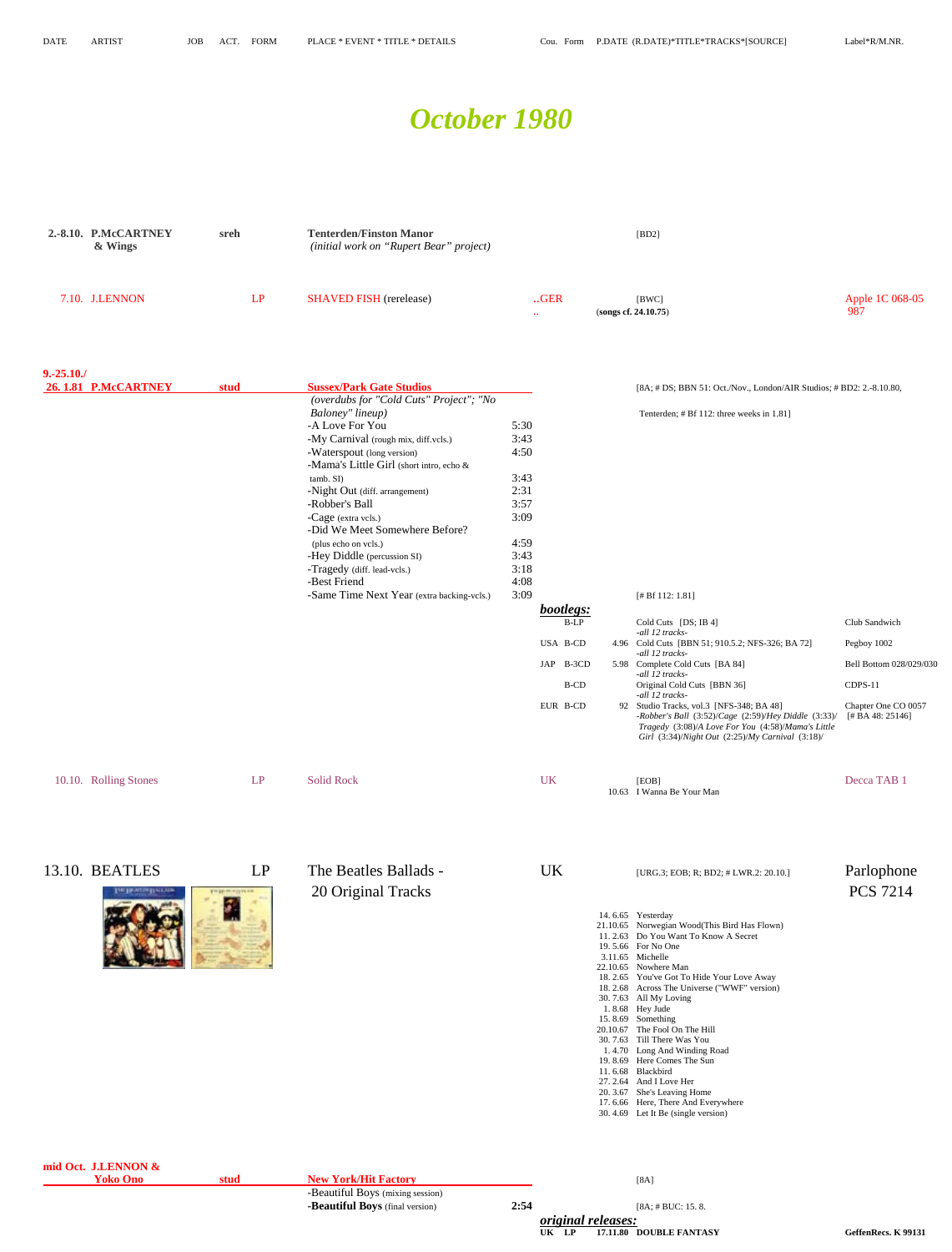| DATE | <b>ARTIST</b>                       | <b>JOB</b> |      | ACT. FORM | PLACE * EVENT * TITLE * DETAILS                                                                                                                                                                                                                                                                                            |                                                                      |                                                          |           | Cou. Form P.DATE (R.DATE)*TITLE*TRACKS*[SOURCE]                                                                                              | Label*R/M.NR.                                                                                                     |
|------|-------------------------------------|------------|------|-----------|----------------------------------------------------------------------------------------------------------------------------------------------------------------------------------------------------------------------------------------------------------------------------------------------------------------------------|----------------------------------------------------------------------|----------------------------------------------------------|-----------|----------------------------------------------------------------------------------------------------------------------------------------------|-------------------------------------------------------------------------------------------------------------------|
|      |                                     |            |      |           |                                                                                                                                                                                                                                                                                                                            |                                                                      | USA LP<br><b>GER LP</b><br>USA S<br>UK S<br><b>GER S</b> |           | 17.11.80 DOUBLE FANTASY<br>11.80 DOUBLE FANTASY<br>12.1.81 WOMAN/Beautiful Boys<br>16.1.81 WOMAN/Beautiful Boys<br>1.81 WOMAN/Beautiful Boys | GeffenRecs. GHS-2001<br>GeffenRecs. GEF 99131<br>GeffenRecs. 49644<br>GeffenRecs. K 79195<br>GeffenRecs. GEF79195 |
|      |                                     |            |      |           |                                                                                                                                                                                                                                                                                                                            |                                                                      | USA 6CD                                                  |           | compilations/documentaries:<br>3.3.92 (Yoko Ono) ONOBOX (Kiss Kiss Kiss) [BUC]<br>-Beautiful Boys (c.v., 2:54)                               | Rycodisc RCD 10227                                                                                                |
|      | <b>20.10. J.LENNON</b>              |            | stud |           | <b>New York/Hit Factory</b><br>(final mixing of "Double Fantasy" tracks;<br>master tape assembly)                                                                                                                                                                                                                          |                                                                      |                                                          |           | [BD2; 8A]                                                                                                                                    |                                                                                                                   |
|      | 24.10. J.LENNON/<br><b>Yoko Ono</b> |            |      | S         | (Just Like) Starting Over/<br><b>Kiss Kiss Kiss</b>                                                                                                                                                                                                                                                                        |                                                                      | <b>UK</b>                                                | (27.9.80) | [URG.3; WCH; EOB; BD2]                                                                                                                       | <b>Geffen Recs.</b><br>K79186                                                                                     |
|      | 27.10. J.LENNON/<br><b>Yoko Ono</b> |            |      | S         | (Just Like) Starting Over/<br><b>Kiss Kiss Kiss</b>                                                                                                                                                                                                                                                                        |                                                                      | <b>USA</b>                                               | (27.9.80) | [URG.3; BD2; # WCH: 23.10.; # EOB; F: 17.10.]                                                                                                | <b>Geffen Recs.</b><br><b>GEF-49604</b>                                                                           |
|      | 27.10. BEATLES                      |            |      | LP        | ROCK'N'ROLL MUSIC vol.1 (rerelease)                                                                                                                                                                                                                                                                                        |                                                                      | $$ UK $\,$                                               |           | [LWR.2; # URG.3; EOB: 24.10.; # BD2: beg. Nov.]<br>(songs cf. 7. 6.76; all re-mastered versions)                                             | <b>EMI Mfp 50506</b>                                                                                              |
|      | 27.10. BEATLES                      |            |      | LP        | ROCK'N'ROLL MUSIC vol.2 (rerelease)                                                                                                                                                                                                                                                                                        |                                                                      | $$ UK $\,$                                               |           | [LWR.2; # URG.3; EOB: 24.10.; # BD2: beg. Nov.]<br>(songs cf. 7. 6.76; all re-mastered versions)                                             | <b>EMI Mfp 50507</b>                                                                                              |
|      | 27.10. BEATLES                      |            |      | LP        | ROCK'N'ROLL MUSIC vol.1 (rerelease)                                                                                                                                                                                                                                                                                        |                                                                      | . <i>USA</i>                                             |           | [URG.3; LWR.2; EOB; # BD2: beg. Nov.]<br>(songs cf. 7. 6.76; all re-mastered versions)                                                       | Capitol SN 16020                                                                                                  |
|      | 27.10. BEATLES                      |            |      | LP        | ROCK'N'ROLL MUSIC vol.2 (rerelease)                                                                                                                                                                                                                                                                                        |                                                                      | . <i>USA</i>                                             |           | [URG.3; LWR.2; EOB; # BD2: beg. Nov.]<br>(songs cf. 7. 6.76; all re-mastered versions)                                                       | Capitol SN 16021                                                                                                  |
|      | 27.-30.10. P.McCARTNEY              |            | stud |           | <b>London/AIR Studios</b><br>(recordings for "Rupert Bear" project)<br>-Rupert Song (version I)<br>-Tippi Tippi Toes (Parents' Theme)<br>-Flying Horses<br>-Cohen The Wind Is Blowing<br>-The Castle Of The King Of The Birds<br>-Sunshine Sometime<br>-Medley I:<br>The Sea/<br>Cornish Wafer/<br>Storm/<br>Nutwood Scene | 3:52<br>2:45<br>2:05<br>3:38<br>1:35<br>3:08<br>2:30<br>2:47<br>1:59 |                                                          |           | [BD2; # BBN IV/1.2: Autumn; # URG.3; NFS-384; Bf 112: 1979; Bf 123: 7.78]<br>[Bf 123: correct title: "When The Wind Is Blowing"]             |                                                                                                                   |
|      |                                     |            |      |           | -Medley II:<br>Walking In The Meadow/<br>Sea Melody (later to become "Celebration",<br>part of "Standing Stone")<br>-Rupert Song (version II)<br>-We All Stand Together (rough mix/demo)                                                                                                                                   | altog.:<br>1:43<br>3:29<br>3:55                                      | <i>original broadcast:</i><br>USA rTX                    |           | [Bf 123]<br>[# NFS-346: 2:41]<br>26. 6.95 OOBU JOOBU, pt.6 -We All Stand Together                                                            |                                                                                                                   |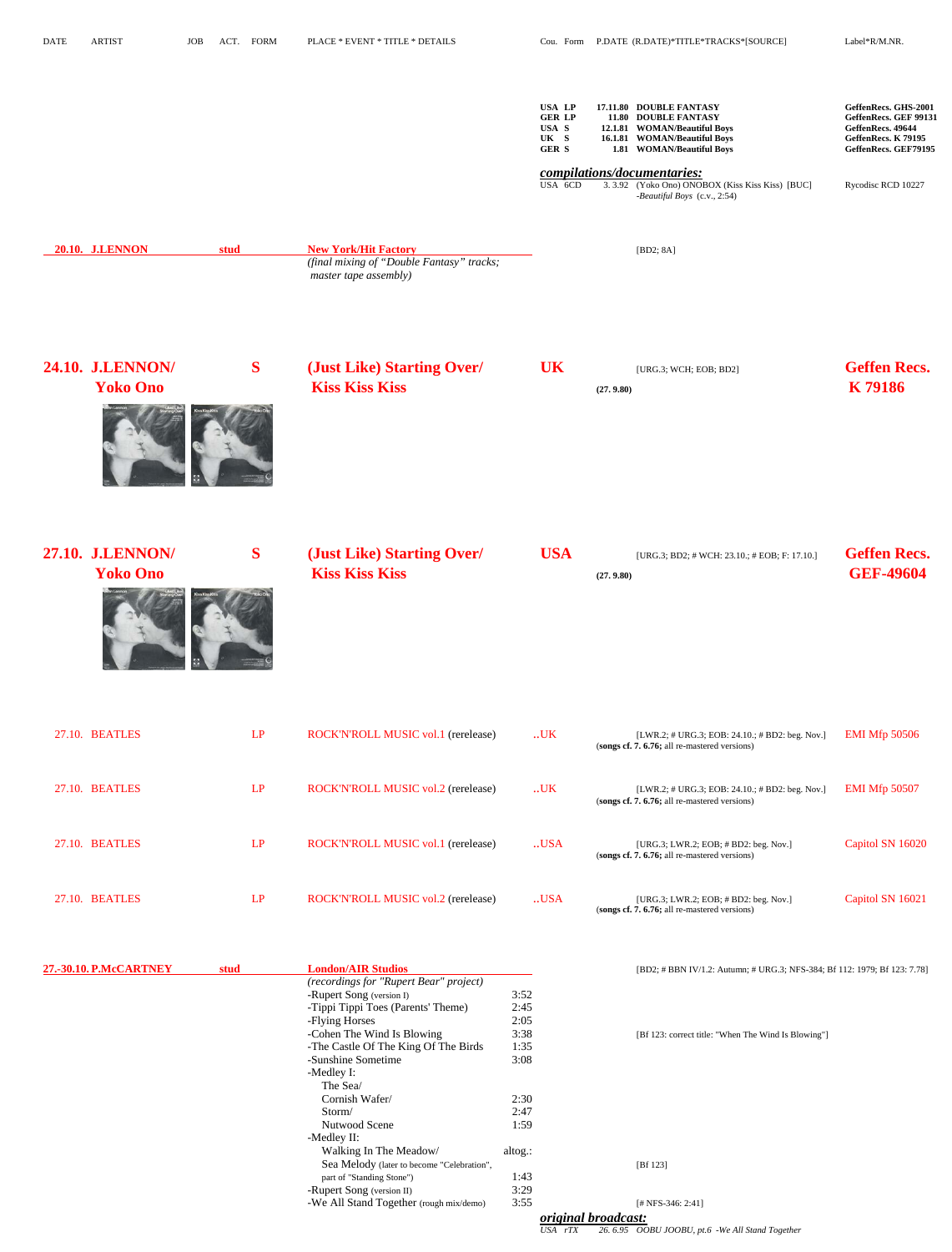#### (demo, segued into c.v.)

|                                                                                                                                                                                                                                                      |  | bootlegs: |          |  |
|------------------------------------------------------------------------------------------------------------------------------------------------------------------------------------------------------------------------------------------------------|--|-----------|----------|--|
| 3.96 The Animated Film Soundtracks<br>[BBN 51; NFS-322; BA 72]<br>-complete-                                                                                                                                                                         |  | EUR B-CD  |          |  |
| 3.95 Artifacts III: The Solo Years, disc 3: As Time Goes By<br>(1976-1980) [BBN 46; NFS-383; BA 65]<br>- <i>Flying Horses</i> (2:10/We All Stand Together (rough mix,<br>(3:54)                                                                      |  | B-4CD     |          |  |
| 91 The Long Lost Album [BA 46]<br>-Medley I                                                                                                                                                                                                          |  | AUS B-CD  |          |  |
| 91 The Long Lost Demos [BA 46]<br>-Rupert Song (version I?)                                                                                                                                                                                          |  |           | AUS B-CD |  |
| 91 The Long Lost Leftovers [BA 46]<br>-Sunshine Sometime                                                                                                                                                                                             |  | AUS B-CD  |          |  |
| Oobu Joobu, Parts 1+2 [910.4.4; NFS-338]<br>-Sea Melody (as part of "A Fairy Tale") [# NFS-338:<br>not listed]                                                                                                                                       |  | EUR B-DCD |          |  |
| Oobu Joobu, Part 6 [910.4.4; NFS-340]<br>-We All Stand Together (demo, segued into c.v., 4:01)                                                                                                                                                       |  |           | EUR B-CD |  |
| 10.95 Oobu Joobu, Part 8 [910.4.5; NFS-340; BA 69]<br>-Rupert Song (version I; 4:04)/Tippi Tippi Toes (2:56)/<br>Flying Horses (2:29, incl. 20" intro by PM)                                                                                         |  |           | EUR B-CD |  |
| 10.95 Oobu Joobu, Part 9 [910.4.5; NFS-341; BA 69]<br>-Cohen The Wind Is Blowing (3:53, incl. 5" intro chat by<br>PM)/The Castle Of The King Of The Birds $(1:44, w/4"$<br>intro chat by PM $)/$ Sunshine Sometime (3:34, w/15" intro<br>chat by PM) |  |           | EUR B-CD |  |
| 10.95 Oobu Joobu, Part 10 [910.4.5; NFS-341; BA 69]<br>-Sea - Cornish Wafer (2:45, w/7" intro by PM))/Storm<br>$(2:59, w/7"$ intro by PM $)/N$ utwood Scene $(2:11, w/5"$<br>intro by PM)                                                            |  |           | EUR B-CD |  |
| 10.95 Oobu Joobu, Part 11 [910.4.5; NFS-341; BA 69]<br>-Walking In The Meadow (2:23, incl. 11" intro by PM)/<br>Sea Melody (2:12, incl. 24" intro by PM)/Rupert Song<br>(version II; $3:43$ , incl. 6" intro by PM)                                  |  |           | EUR B-CD |  |
| 5.90 Rupert [URG.3; BBN IV/1.2; NFS-346; BA 38]<br>-all 10 tracks-                                                                                                                                                                                   |  | B-CD      |          |  |
| Rupert The Bear [BBN 27; NFS-346]<br>-all 10 tracks- (some distortion, mastered too loud)                                                                                                                                                            |  | B-LP      |          |  |
| 92 Studio Tracks, vol.2 [NFS-348; BA 48]<br>-all 10 songs- ("Rupert" v.1 4:30; "Sunshine<br>Sometime" 3:25; "Rupert" v.2 2:04)                                                                                                                       |  |           | EUR B-CD |  |
| Tug Of War Demos And More [URG.3]<br>-We All Stand Together (rough mix; 3:55)                                                                                                                                                                        |  | $B-LP$    |          |  |
| 95 Unsurpassed Masters, vol.2<br>[BBN 45; 910.4.1; NFS-350; BA 65]<br>-Sunshine Sometime (instr. backing track, 3:21)                                                                                                                                |  |           | EUR B-CD |  |
| War And Peace [IB 12; NFS-352]<br>-We All Stand Together (rough mix; 3:47)                                                                                                                                                                           |  | B-LP      |          |  |

 **30.10. P.McCARTNEY sreh Tenterden/Pugin´s Hall** [8A; # BD2: 9.-25.10.; # URG.3:Autumn, Peasmarsh; # BBN 49: Summer; # **& Wings** (*rehearsals for "Tug Of War" & "Pipes* NFS.-398: Aug/Sept.; # BBN 44, Bf 112: from October on w/o Wings (*rehearsals for "Tug Of War" & "Pipes* nvolvement; # BBN 58:October, Tenterden/Pugin's Hall] *(rehearsals for "Tug Of War" & "Pipes* involvement; # BBN 58:October, Tenterden/Pugin´s Hall]

[BBN 58: bootlegged before; BA 84: not 87!]

| $Of Peace$ ")                                          |       |                   |
|--------------------------------------------------------|-------|-------------------|
| -Twenty Flight Rock                                    | 3:08  | [clockings BA 84] |
| -Ballroom Dancing (false start/count-in/complete) 8:31 |       |                   |
| -Cage $(dialogue + riffs)$                             | 4:29  |                   |
| -Old Man Lovin' (false start/count-in)                 | 3:48  |                   |
| -Old Man Lovin' (breakdown)                            | 2:10  |                   |
| -Sure To Fall (In Love With You)                       | 7:55  |                   |
| -Movie Magg (riffs, dialogue, song)                    | 2:28  |                   |
| -Blue Moon Of Kentucky                                 | 3:31  |                   |
| -Blue Moon Of Kentucky (dialogue and song)             | 2:11  |                   |
| -Summertime (riffs and song)                           | 9:39  |                   |
| -Medley:                                               | 5:35  |                   |
| -Good Rockin' Tonight/                                 |       |                   |
| -Shake, Rattle And Roll                                |       |                   |
| -Cut Across Shorty                                     | 2:32  | [BBN 58: bootlegg |
| -Stealin' (Back To My Same Old                         |       |                   |
| Used To Be)                                            | 3:25  |                   |
| -Singin' The Blues                                     | 3:49  |                   |
| -Sheik Of Araby                                        |       | [Bf 130; 8A]      |
| -Johnny B. Goode                                       | 3:44  |                   |
| -Rainclouds (LM talking plus chat and song)            | 7:15  |                   |
| -Rainclouds (dialogue and riffs, song)                 | 3:29  |                   |
| -Rainclouds (dialogue plus riffs and 4 versions)       | 12:27 |                   |
| -Rainclouds (dialogue $+$ riffs, song)                 | 5:19  |                   |
| -Average Person (riffs + dialogue, false start,        |       |                   |
| Denny Laine l.-vcls.)                                  | 3:16  |                   |
| -Average Person (dialogue/riffs/count-in/song)         | 4:05  |                   |
| -Average Person (false start/count-in/rehearsals)      | 8:30  |                   |
| -Average Person (dialogue + riffs, song)               | 4:26  |                   |
| -Keep Under Cover (teaching chords, 2 versions)        | 6:26  |                   |
| -Keep Under Cover (count-in, 2 versions,               |       |                   |
| dial., riffs)                                          | 7:50  |                   |
| -Keep Under Cover (dialogue + riffs)                   | 2:51  |                   |
| -Keep Under Cover (previous take contd.)               | 3:30  |                   |
| -Ebony And Ivory (dialogue and song)                   | 5:03  |                   |
| -Ebony And Ivory (vcl. rehearsal and riffs)            | 3:26  |                   |
| -Rainclouds (riffs + dialogue, incomplete, Denny       |       |                   |
| Laine on l.-vcls.)                                     | 2:01  |                   |
| -sessions continued 10.-26.11.80-                      |       |                   |
|                                                        |       |                   |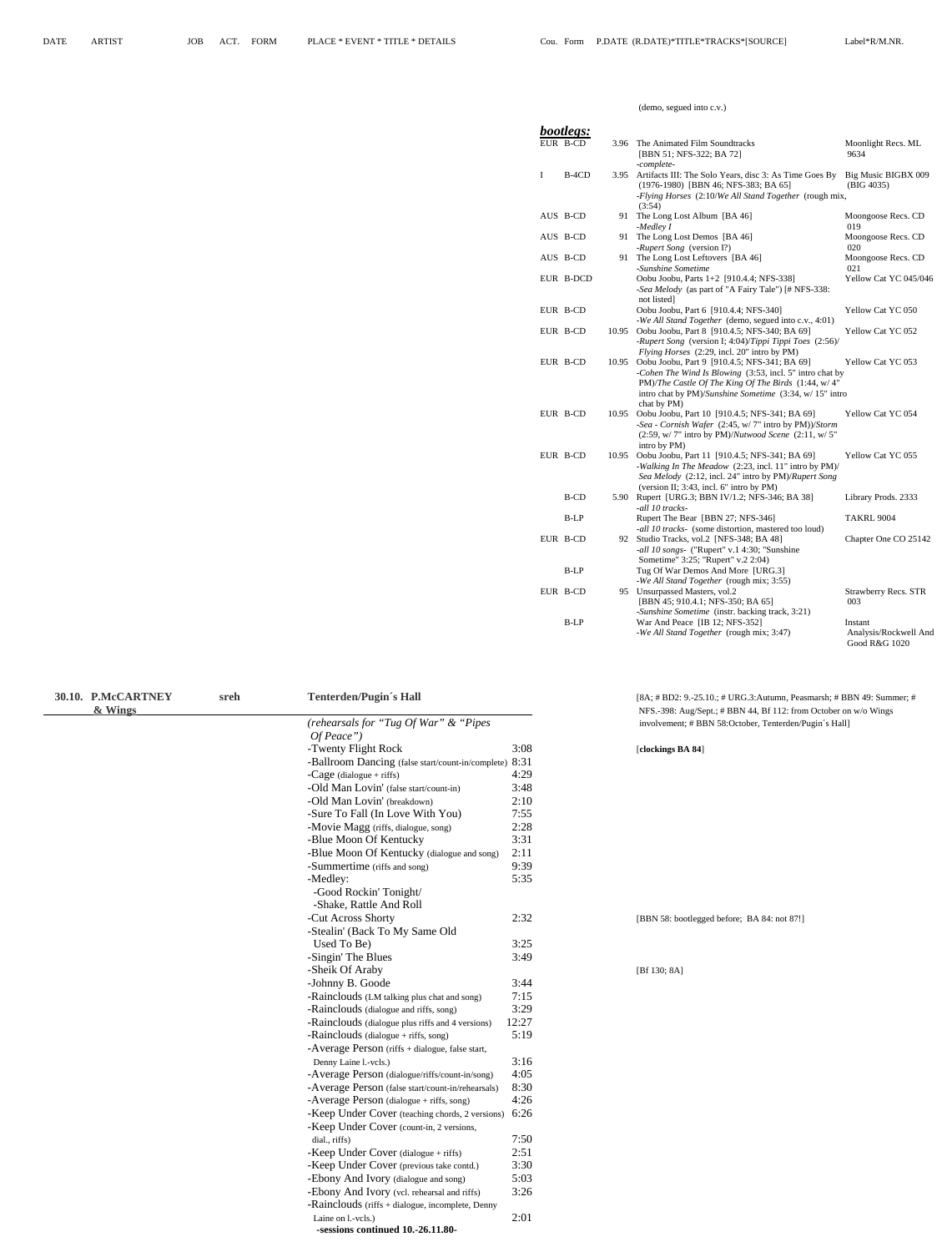| bootlegs: |                                                                                                                                                                  |                       |
|-----------|------------------------------------------------------------------------------------------------------------------------------------------------------------------|-----------------------|
| B-CD      | Good Times Comin' [8A]                                                                                                                                           |                       |
| EUR B-CD  | - <i>Cut Across Shorty</i> (incomplete, out of context)<br>90 Studio Tracks, vol.1 [NFS-348; BA 39]<br>? -Keep Under Cover (3:32) [BA 39: TOW demos<br>and more] | Chapter One CO 25132  |
| EUR B-CD  | 92 Studio Tracks, vol.2 [NFS-348; BA 48]<br>$?$ -Wanderlust $(1:38)$                                                                                             | Chapter One CO 25142  |
| B-CD      | 01 Unbootlegged 7 [Bf 130]<br>-Sheik Of Araby                                                                                                                    | No Tapo Recs.         |
| USA B-DCD | 3.98 When It Rains, It Pours<br>[BBN 58; 910.6.6; BA 83.84; 8A]<br>-complete set except Sheik Of Araby-                                                          | Vigotone VT $161/162$ |

| 31.10. P.McCARTNEY                | stud | <b>Tenterden/Pugin's Hall</b>    | [Bf 123; BD2; URG.3; $\#$ 8A: London/AIR Studios]  |
|-----------------------------------|------|----------------------------------|----------------------------------------------------|
|                                   |      | -We All Stand Together (take 1)  |                                                    |
|                                   |      | -We All Stand Together (take 2)  |                                                    |
|                                   |      | -We All Stand Together (take 3)  |                                                    |
|                                   |      | -We All Stand Together (take 4)  |                                                    |
|                                   |      | -more work on this song 3.11.80- |                                                    |
|                                   |      |                                  |                                                    |
|                                   |      |                                  |                                                    |
| <b>October Linda McCartney P?</b> | stud | <b>Sussex/Park Gate Studios</b>  | $[8A; # BUC: 16, 7.80, London/Good Earth Studies]$ |

| -Love's Full Glory               | 3:46                                                                    |                                         |
|----------------------------------|-------------------------------------------------------------------------|-----------------------------------------|
| -re-recording of this song 1982- |                                                                         |                                         |
|                                  | compilations/documentaries:                                             |                                         |
|                                  | 26.10.98 WIDE PRAIRIE<br>UK LP                                          | MPL/Parlophone<br>497910-1              |
|                                  | UK<br>CD<br>26.10.98 WIDE PRAIRIE                                       | MPL/Parlophone<br>497910-2              |
|                                  | USA LP<br>27.10.98 WIDE PRAIRIE                                         | Capitol Recs.                           |
|                                  | USA CD<br>27.10.98 WIDE PRAIRIE                                         | Capitol Recs.                           |
|                                  | GER LP<br>6.11.98 WIDE PRAIRIE                                          | MPL/Parlophone<br>7 243 97910           |
|                                  | GER CD<br>6.11.98 WIDE PRAIRIE                                          | MPL/Parlophone<br>7 243 97910 2 2       |
|                                  | UK<br><b>CDS</b><br>9.11.98 WIDE PRAIRIE/COW/LOVE'S FULL GLORY          | Parlophone CDR 6510;<br>7243 886 303 20 |
|                                  | bootlegs:                                                               |                                         |
|                                  | B-CD<br>92 Appaloosa [8A]<br>(instr. excerpt, w/ voice-over)            |                                         |
|                                  | MEX B-CD<br>94 Cold Cuts, vol. 2 [BUC]<br>(3:59)                        | Orange 5                                |
|                                  | EUR B-CD-R<br>97 On A Rainy Day [8A]<br>(instr. excerpt, w/ voice-over) | No Label Recs. NLR                      |

| October J.LENNON/<br>Yoko Ono | pMS | (Just Like) Starting Over (long<br>version, 4:17)/Kiss Kiss Kiss | <b>USA</b>       | (27.9.80)                                                               | Geffen Recs.<br>PRO-A-919 |
|-------------------------------|-----|------------------------------------------------------------------|------------------|-------------------------------------------------------------------------|---------------------------|
| October BEATLES               | LP  | ROCK'N'ROLL MUSIC vol.1 (rerelease)                              | GER              | [DB; # BD2: beg. Nov.]<br>(songs cf. 7. 6.76; all re-mastered versions) | Odeon 1C 038-<br>06137    |
| October BEATLES               | LP  | ROCK'N'ROLL MUSIC vol.2 (rerelease)                              | GER<br>$\ddotsc$ | [DB; # BD2: beg. Nov.]<br>(songs cf. 7. 6.76; all re-mastered versions) | Odeon 1C 038-<br>06138    |
| <b>October BEATLES</b>        | LP  | The Beatles Ballads -<br>20 Original Tracks                      | <b>GER</b>       | [DB]<br>(songs cf. 20.10.80)                                            | Odeon 1C<br>064-07356     |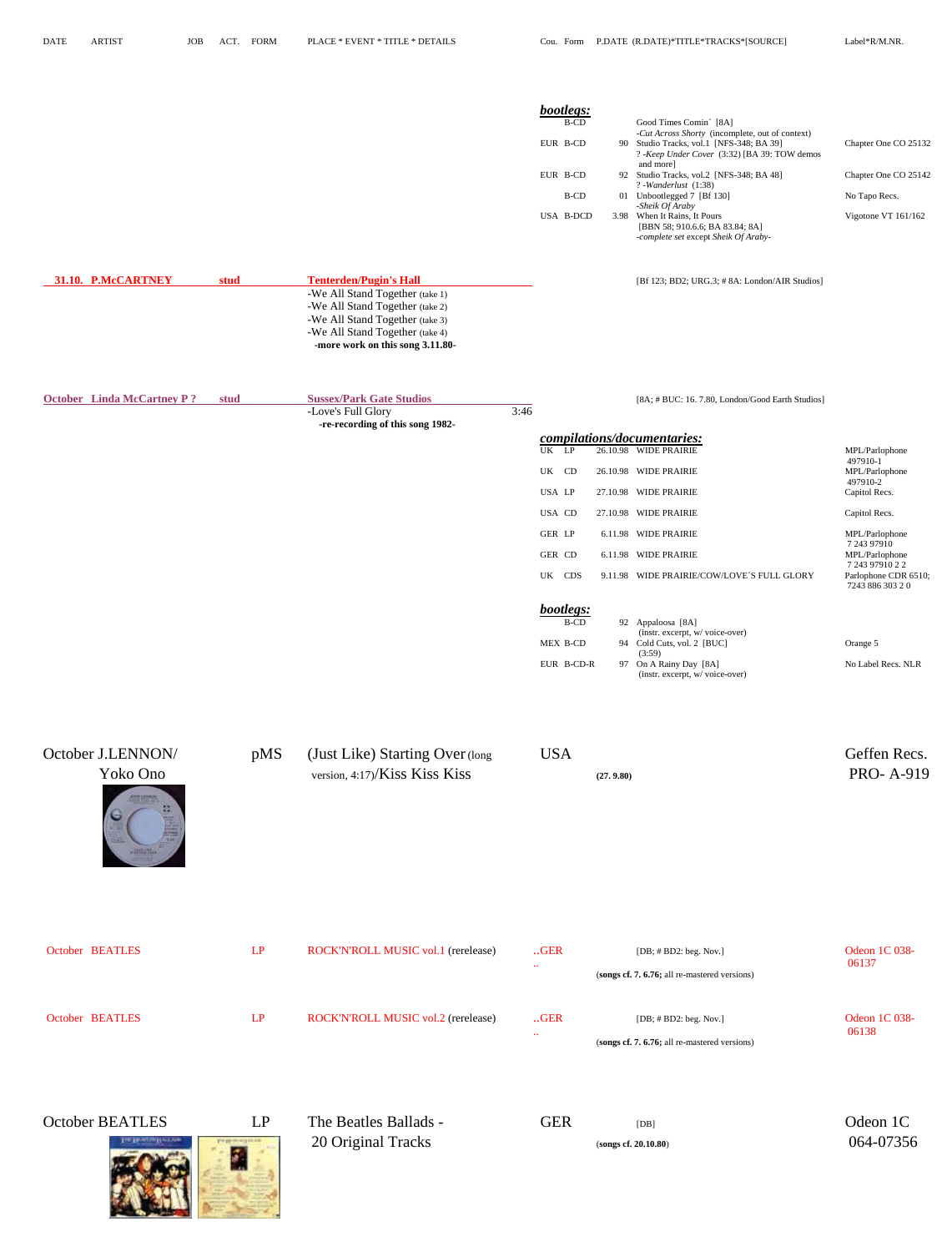| DATE<br><b>ARTIST</b>                       | ACT. FORM<br><b>JOB</b> | PLACE * EVENT * TITLE * DETAILS                                                                        |              |                            |           | Cou. Form P.DATE (R.DATE)*TITLE*TRACKS*[SOURCE]                                                                                                                                             | Label*R/M.NR.                                     |
|---------------------------------------------|-------------------------|--------------------------------------------------------------------------------------------------------|--------------|----------------------------|-----------|---------------------------------------------------------------------------------------------------------------------------------------------------------------------------------------------|---------------------------------------------------|
|                                             |                         |                                                                                                        |              |                            |           |                                                                                                                                                                                             |                                                   |
|                                             |                         |                                                                                                        |              |                            |           |                                                                                                                                                                                             |                                                   |
|                                             |                         |                                                                                                        |              |                            |           |                                                                                                                                                                                             |                                                   |
|                                             |                         |                                                                                                        |              |                            |           |                                                                                                                                                                                             |                                                   |
|                                             |                         |                                                                                                        |              |                            |           |                                                                                                                                                                                             |                                                   |
|                                             |                         |                                                                                                        |              |                            |           |                                                                                                                                                                                             |                                                   |
| <b>October J.LENNON/</b><br><b>Yoko Ono</b> | S                       | (Just Like) Starting Over/<br><b>Kiss Kiss Kiss</b>                                                    |              | <b>GER</b>                 |           | [DB]                                                                                                                                                                                        | <b>Geffen Recs.</b><br><b>GEF79186</b>            |
|                                             |                         |                                                                                                        |              |                            | (27.9.80) |                                                                                                                                                                                             |                                                   |
|                                             |                         |                                                                                                        |              |                            |           |                                                                                                                                                                                             |                                                   |
|                                             |                         |                                                                                                        |              |                            |           |                                                                                                                                                                                             |                                                   |
|                                             |                         |                                                                                                        |              |                            |           |                                                                                                                                                                                             |                                                   |
|                                             |                         |                                                                                                        |              |                            |           |                                                                                                                                                                                             |                                                   |
|                                             |                         |                                                                                                        |              |                            |           |                                                                                                                                                                                             |                                                   |
| October J.LENNON                            | Int                     | <b>New York City/Hit Factory</b>                                                                       |              |                            |           | [URG.3]                                                                                                                                                                                     |                                                   |
|                                             |                         |                                                                                                        |              | $UK$ $CD$                  |           | compilations/documentaries:<br>8.90 JOHN LENNON - INTERVIEW 80                                                                                                                              |                                                   |
|                                             |                         |                                                                                                        |              |                            |           |                                                                                                                                                                                             |                                                   |
| October J.LENNON                            | demo                    | <b>New York City/Dakota Building (priv.)</b>                                                           |              |                            |           |                                                                                                                                                                                             |                                                   |
|                                             |                         | -Real Love (demo $#$ ?, similar to $#$ 1, JL singing<br>"Real Love", song starts with "All my little") |              |                            |           | [URG.3; BD2; songs cf. late '70s]<br>[BA 71: "Anthology 2" version]                                                                                                                         |                                                   |
|                                             |                         | -Real Love (ac.g. demo #4, w/ whistled<br>chorus, JL singing "Real Life", song starts                  |              |                            |           |                                                                                                                                                                                             |                                                   |
|                                             |                         | All the little boys and girls living ", 1st verse<br>repeated at the end)                              | 4:05         |                            |           | [# BA 71: #4+5 counting reversed]                                                                                                                                                           |                                                   |
|                                             |                         | -Real Love (piano demo #5)(JL singing "Real<br>life", starting with "All the little boys and girls     | 2:43         |                            |           |                                                                                                                                                                                             |                                                   |
|                                             |                         | living ", g fade out)<br>-Real Love (Girls And Boys) (ac.g. demo                                       |              |                            |           | [BA 71]                                                                                                                                                                                     |                                                   |
|                                             |                         | # 6; lapsing into "Isolation", JL singing "Real<br>life", starting w/ "All the little girls and boys   |              |                            |           |                                                                                                                                                                                             |                                                   |
|                                             |                         | playing", no g fade out)<br>-Real Love (ac.g. demo # 6, remixed, $w/25$ " g                            | 2:20         |                            |           | [BA 71]                                                                                                                                                                                     |                                                   |
|                                             |                         | fade out)<br>-Real Love ("Imagine" version)                                                            | 2:45         |                            |           | [BA 71: "Imagine" version]                                                                                                                                                                  |                                                   |
|                                             |                         | -Gone From This Place (ac.g. demo # 4)<br>-Life Begins At Forty (piano + rh.box demo)                  | 3:20<br>1:58 |                            |           | [FH]                                                                                                                                                                                        |                                                   |
|                                             |                         | -Down In Eastern Australia I Met Her<br>-Not For Love Nor Money (aka "Illusions")                      |              |                            |           | [URG.3]                                                                                                                                                                                     |                                                   |
|                                             |                         | -He Got The Blues                                                                                      |              |                            |           | [URG.3; # BBN 32: possibly rec. earlier]<br>[URG.3]                                                                                                                                         |                                                   |
|                                             |                         | -Help Me To Help Myself (p. demo take 1)<br>-Help Me To Help Myself (p. demo take 2)                   |              |                            |           | [URG.3]<br>[URG.3]                                                                                                                                                                          |                                                   |
|                                             |                         | -Help Me To Help Myself (p. demo take 3)<br>-Boat Song (ac. g. demo)                                   |              |                            |           | [URG.3]<br>[URG.3]                                                                                                                                                                          |                                                   |
|                                             |                         | -Pedro The Fisherman<br>-I Don't Want To Lose You                                                      |              |                            |           | [URG.3; $# BA 84: 67$ ]<br>[URG.3]                                                                                                                                                          |                                                   |
|                                             |                         | -Hold On, I'm Coming<br>-Dream Time                                                                    |              |                            |           | [URG.3; NFS-398]<br>[URG.3; NFS-398]                                                                                                                                                        |                                                   |
|                                             |                         | -Man Is Half Of Woman (Woman Is Half Of Man)<br>-Don't Be Afraid                                       |              |                            |           | [URG.3; NFS-398]<br>[URG.3; NFS-398]                                                                                                                                                        |                                                   |
|                                             |                         | -Street Of Dreams<br>-Endless Mindless                                                                 |              |                            |           | [NFS-398]<br>[NFS-398]                                                                                                                                                                      |                                                   |
|                                             |                         | -Something Is Wrong                                                                                    |              |                            |           | [NFS-398]                                                                                                                                                                                   |                                                   |
|                                             |                         | -Soft Shoe                                                                                             |              |                            |           | [NFS-398]<br>compilations/documentaries:                                                                                                                                                    |                                                   |
|                                             |                         |                                                                                                        |              | USA CD<br>UK CD<br>USA rTX |           | 4.10.88 IMAGINE: JOHN LENNON -Real Love (take 6)<br>10.10.88 IMAGINE: JOHN LENNON -Real Love (take 6)                                                                                       |                                                   |
|                                             |                         |                                                                                                        |              | USA rTX<br>USA rTX         |           | 1.2.88 The Lost Lennon Tapes (show 2) - Life Begins At Forty<br>8. 2.88 The Lost Lennon Tapes (show 3) -Real Love (take 6)<br>19.6.89 The Lost Lennon Tapes (show 74) -Gone From This Place |                                                   |
|                                             |                         |                                                                                                        |              | USA rTX<br>USA rTX         |           | 10.7.89 The Lost Lennon Tapes (show 77) -Real Love (take 4)<br>16.10.89 The Lost Lennon Tapes (show 91) -Real Love (take 5)                                                                 |                                                   |
|                                             |                         |                                                                                                        |              | USA rTX<br>USA rTX         |           | 23.10.89 The Lost Lennon Tapes (show 92) -Sean studio visit<br>13.8.90 The Lost Lennon Tapes (show 134)                                                                                     |                                                   |
|                                             |                         |                                                                                                        |              | USA rTX                    |           | -Real Love (take ?; early piano demo)<br>3.12.90 The Lost Lennon Tapes (show 150)<br>-Help Me To Help Myself/Boat Song                                                                      |                                                   |
|                                             |                         |                                                                                                        |              | USA rTX                    |           | 30. 6.91 The Lost Lennon Tapes (show 180)<br>-Help Me To Help Myself (2 demos)                                                                                                              |                                                   |
|                                             |                         |                                                                                                        |              | USA rTX                    |           | 4. 8.91 The Lost Lennon Tapes (show 185)<br>-Pedro The Fisherman/Boat Song<br>2.11.98 JOHN LENNON ANTHOLOGY, disc 4                                                                         |                                                   |
|                                             |                         |                                                                                                        |              | USA 4CD                    |           | [910.7.2; BA 87]<br>Life Begins At Forty (w/33" spoken intro ("Dakota                                                                                                                       | Capitol C2 7243 8 30614<br>26                     |
|                                             |                         |                                                                                                        |              |                            |           | and Western Club" remark), full demo (1:50) w/longer<br>fade-out, total 2:24, cf. shorter LLT 1, CLLT 1&2,                                                                                  |                                                   |
|                                             |                         |                                                                                                        |              |                            |           | FAAB w/long fade-out)                                                                                                                                                                       |                                                   |
|                                             |                         |                                                                                                        |              | bootlegs:                  |           |                                                                                                                                                                                             |                                                   |
|                                             |                         |                                                                                                        |              | JAP B-CD<br>EUR B-DCD      |           | end 95 Alternates Of Free As A Bird [BA 71]<br>-Real Love (demos $#4+5$ )<br>4.98 Anthology [BA 85]                                                                                         | $\overline{\mathcal{E}}$<br>Invasion Unlimited IU |
|                                             |                         |                                                                                                        |              |                            |           | ? -Real Love cf. 79                                                                                                                                                                         | 9749-2                                            |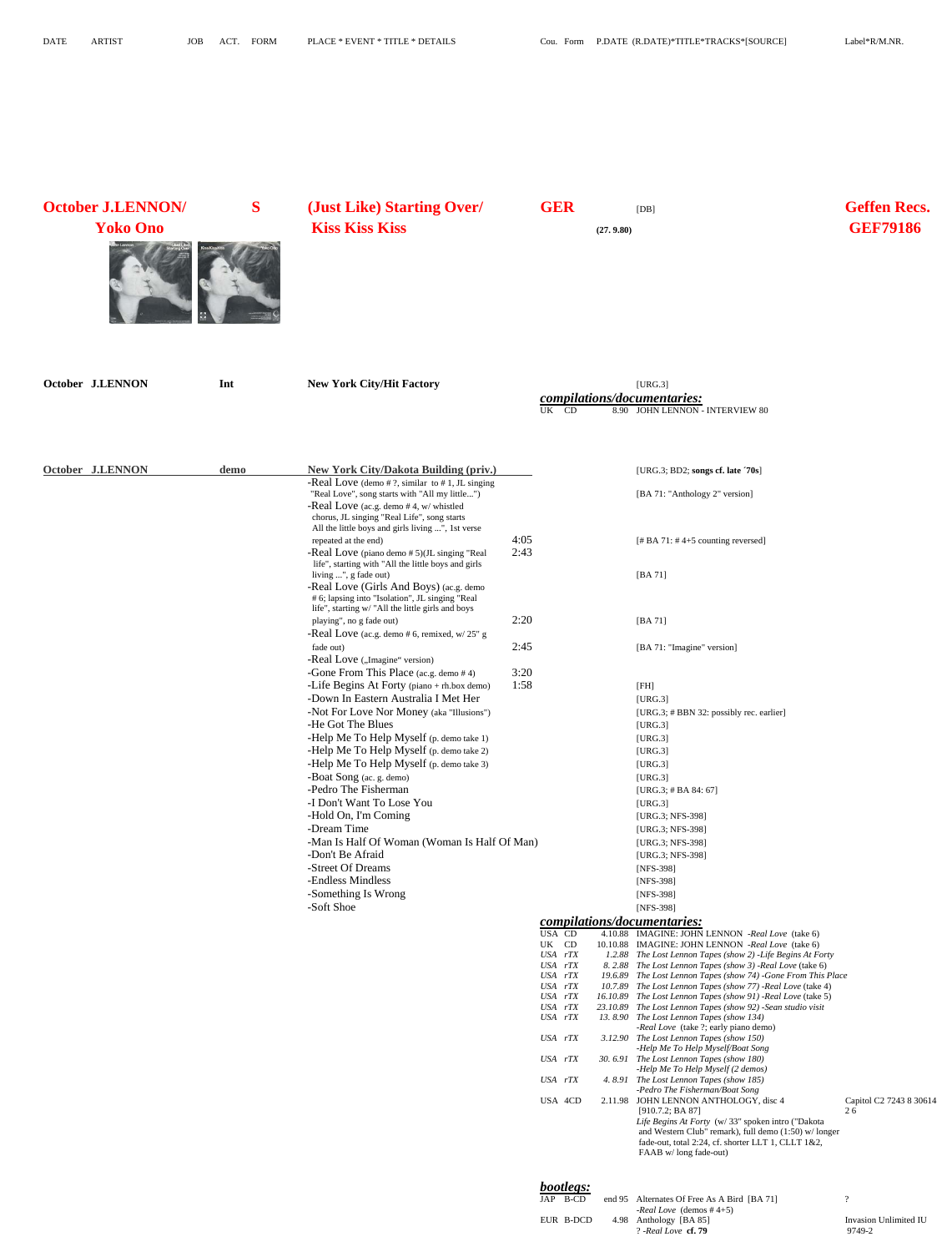DATE ARTIST JOB ACT. FORM PLACE \* EVENT \* TITLE \* DETAILS Cou. Form P.DATE (R.DATE)\*TITLE\*TRACKS\*[SOURCE] Label\*R/M.NR.



*John & Yoko New York, Central Park 1980* 

|                                         |    |                                | JAP B-CD<br>EUR B-CD<br>EUR B-CD<br>AUS B-CD | B-LP/CD<br>B-CD<br>B-CD<br>JAP B-DCD<br>B-LP |                      | 93 Archives, vol.1 [FH; NFS-254; BA 56]<br>-Life Begins At Forty $(2:02)/Real$ Love (take 6, 2:20)<br>96 Come Together (beatles in the 90's)<br>[BBN 51; 910.5.2; NFS-102; BA 72]<br>-Real Love (demo # 4; 3:57; demo # 5; 2:47; demo # 6;<br>$2:21$ ; "Imagine" version; 1:30)<br>12.95 Free As A Bird [BBN 50; NFS-263; BA 70]<br>-Real Love (demo # 4; 3:56)/Real Love (demo # 5;<br>$2:46$ )/Real Love (demo # 6; 2:19)/Real Love<br>(unknown; 3:08)/Real Love (preceded<br>"Imagine" version; 1:28)<br>Free As A Bird [BBN 51]<br>-Real Love (demos $#5+6$ )<br>96 Free As A Bird - The Dakota Demos<br>[BBN 50; 910.4.6; NFS-263; BA 72]<br>-Real Love (demo # 4; 4:02)/? Gone From This Place<br>(demo # 4; 3:24, cf. LLT 17)/ <i>Illusions</i> $(2:46)/Help$ <i>Me</i><br>To Help Myself (2:12)/? Life Begins At Forty (2:39,<br>$w/$ long intro, 20" longer than on LLT 1)<br>Gone From This Place [URG.3; NFS-264]<br>-Gone From This Place (demo #?)<br>3.99 Hidden Archives [BA 91]<br>-Help Me To Help Myself (p. demo, unknown takes<br>w/breakdown and dialogue and E.Mintz voiceover,<br>2:54, partly cf. FAAB Pegboy)/idem (ac.g. demo<br>$w/E.Mintz$ narration, 1:43, unbooted so far)<br>USA B-3CD-R 11.98 Listen To This  [BA 88]<br>-The Boat Song<br>91 The Long Lost Leftovers [BA 46]<br>? - Real Love/Gone From This Place/He Got The Blues<br>88 The Lost Lennon Tapes, vol.1 | Paper Plane Music<br>8RCH 111<br>Fab 3<br>FAB <sub>1</sub><br><b>FAB G 001</b><br>Pegboy 1001<br>Vigotone VT-CD 01<br>Fire Power FP-038A/B<br>Vigotone VT<br>175/176/177<br>Moongoose Recs. CD<br>021<br>BAG Recs. 5073 |
|-----------------------------------------|----|--------------------------------|----------------------------------------------|----------------------------------------------|----------------------|---------------------------------------------------------------------------------------------------------------------------------------------------------------------------------------------------------------------------------------------------------------------------------------------------------------------------------------------------------------------------------------------------------------------------------------------------------------------------------------------------------------------------------------------------------------------------------------------------------------------------------------------------------------------------------------------------------------------------------------------------------------------------------------------------------------------------------------------------------------------------------------------------------------------------------------------------------------------------------------------------------------------------------------------------------------------------------------------------------------------------------------------------------------------------------------------------------------------------------------------------------------------------------------------------------------------------------------------------------------------------------------------------------|-------------------------------------------------------------------------------------------------------------------------------------------------------------------------------------------------------------------------|
|                                         |    |                                |                                              | B-LP                                         |                      | [URG.3; FH; NFS-272; BA 71]<br>-Real Love (take 6, 2:20, as "Girls and Boys")/Life<br>Begins At Forty (2:04)<br>88 The Lost Lennon Tapes, vol.2 [URG.3]<br>-Down In Eastern Australia I Met Her                                                                                                                                                                                                                                                                                                                                                                                                                                                                                                                                                                                                                                                                                                                                                                                                                                                                                                                                                                                                                                                                                                                                                                                                         | BAG Recs. 5074                                                                                                                                                                                                          |
|                                         |    |                                |                                              | B-LP                                         |                      | $[$ # NFS-273: not listed]<br>The Lost Lennon Tapes, vol.12 [NFS-278]<br>-Gone From This Place (demo # 4)                                                                                                                                                                                                                                                                                                                                                                                                                                                                                                                                                                                                                                                                                                                                                                                                                                                                                                                                                                                                                                                                                                                                                                                                                                                                                               | BAG Recs. 5084                                                                                                                                                                                                          |
|                                         |    |                                |                                              | B-LP                                         |                      | The Lost Lennon Tapes, vol.17 [URG.3; NFS-280]<br>-Gone From This Place (demo #4)                                                                                                                                                                                                                                                                                                                                                                                                                                                                                                                                                                                                                                                                                                                                                                                                                                                                                                                                                                                                                                                                                                                                                                                                                                                                                                                       | BAG Recs. 5089                                                                                                                                                                                                          |
|                                         |    |                                |                                              | B-LP                                         |                      | The Lost Lennon Tapes, vol.19<br>[URG.3; BBN 28; NFS-280]                                                                                                                                                                                                                                                                                                                                                                                                                                                                                                                                                                                                                                                                                                                                                                                                                                                                                                                                                                                                                                                                                                                                                                                                                                                                                                                                               | BAG Recs. 5091                                                                                                                                                                                                          |
|                                         |    |                                |                                              | B-LP                                         |                      | -Real Love (take 4) [# BA 71: # 5, 4:05; # BA 72: # 4]<br>The Lost Lennon Tapes, vol.20 [URG.3; NFS-280]                                                                                                                                                                                                                                                                                                                                                                                                                                                                                                                                                                                                                                                                                                                                                                                                                                                                                                                                                                                                                                                                                                                                                                                                                                                                                                | BAG Recs. 5092                                                                                                                                                                                                          |
|                                         |    |                                |                                              | B-LP                                         |                      | -He Got The Blues<br>The Lost Lennon Tapes, vol.23<br>[URG.3; BBN 1; NFS-281]<br>-Real Love (take 5, 2:43) [# BA 71: #4, 2:45]/Not                                                                                                                                                                                                                                                                                                                                                                                                                                                                                                                                                                                                                                                                                                                                                                                                                                                                                                                                                                                                                                                                                                                                                                                                                                                                      | BAG Recs. 5095                                                                                                                                                                                                          |
|                                         |    |                                |                                              | B-LP                                         |                      | For Love Nor Money (2:41)/[BA 72: Illusions]<br>The Lost Lennon Tapes, vol.34 [BBN 54; NFS-283]                                                                                                                                                                                                                                                                                                                                                                                                                                                                                                                                                                                                                                                                                                                                                                                                                                                                                                                                                                                                                                                                                                                                                                                                                                                                                                         | BAG Recs. 5106                                                                                                                                                                                                          |
|                                         |    |                                |                                              | AUS B-DCD                                    |                      | ? -Real Love (demo used by the Threatles) cf. late 79<br>The Lost Lennon Tapes, vol.30/31/32 [NFS-283]                                                                                                                                                                                                                                                                                                                                                                                                                                                                                                                                                                                                                                                                                                                                                                                                                                                                                                                                                                                                                                                                                                                                                                                                                                                                                                  | BAG Recs. 5102/3/4                                                                                                                                                                                                      |
|                                         |    |                                |                                              | USA B-DCD                                    |                      | -The Boat Song (2:08)/Pedro The Fisherman (1:04)/<br>10.97 The Lost Lennon Tapes, vol.33/34/35                                                                                                                                                                                                                                                                                                                                                                                                                                                                                                                                                                                                                                                                                                                                                                                                                                                                                                                                                                                                                                                                                                                                                                                                                                                                                                          | BAG Recs. 5105.6.7                                                                                                                                                                                                      |
|                                         |    |                                |                                              |                                              |                      | [910.6.4; BBN 57; BA 81]<br>? - Real Love (demo used by the Threatles, 4:20)                                                                                                                                                                                                                                                                                                                                                                                                                                                                                                                                                                                                                                                                                                                                                                                                                                                                                                                                                                                                                                                                                                                                                                                                                                                                                                                            |                                                                                                                                                                                                                         |
|                                         |    |                                | EUR B-CD<br>EUR B-CD                         |                                              |                      | The Lost Lennon Tapes, vol.7 [NFS-275]<br>-Real Love (take $6, 2:17$ )<br>5.90 The Lost Sleepy Blind Lemon Lennon Album<br>[BBN 27; URG.3; NFS-284; BA 38]<br>-Gone From This Place (3:19)/He Got The Blues (2:35)                                                                                                                                                                                                                                                                                                                                                                                                                                                                                                                                                                                                                                                                                                                                                                                                                                                                                                                                                                                                                                                                                                                                                                                      | Living Legend Recs.<br>LLRCD<br>Library Prods. 2341                                                                                                                                                                     |
|                                         |    |                                | EUR B-CD                                     |                                              |                      | Pill [NFS-288]<br>$?$ -Real Love $(2:19)$                                                                                                                                                                                                                                                                                                                                                                                                                                                                                                                                                                                                                                                                                                                                                                                                                                                                                                                                                                                                                                                                                                                                                                                                                                                                                                                                                               | Missing In Action<br>ACT.12 - Never End                                                                                                                                                                                 |
|                                         |    |                                |                                              | B-CD                                         |                      | 92 Recording Sessions, vol.5 [BA 48]<br>-Life Begins At Forty $(2:03)$                                                                                                                                                                                                                                                                                                                                                                                                                                                                                                                                                                                                                                                                                                                                                                                                                                                                                                                                                                                                                                                                                                                                                                                                                                                                                                                                  | Chapter One CO 2516.                                                                                                                                                                                                    |
| John & Yoko New York, Central Park 1980 |    |                                | EUR B-CD                                     |                                              |                      | 90 Studio Tracks, vol.4 [BA 39]<br>-Real Love $(\# 6, 2:20)$                                                                                                                                                                                                                                                                                                                                                                                                                                                                                                                                                                                                                                                                                                                                                                                                                                                                                                                                                                                                                                                                                                                                                                                                                                                                                                                                            | Chapter One CO 2513                                                                                                                                                                                                     |
|                                         |    |                                | GER B-CD                                     |                                              |                      | 11.97 Unplugged [BA 82]<br>-Real Love (#6, stereo, no g. fade-out, c.v., 2:23,                                                                                                                                                                                                                                                                                                                                                                                                                                                                                                                                                                                                                                                                                                                                                                                                                                                                                                                                                                                                                                                                                                                                                                                                                                                                                                                          | JL 901                                                                                                                                                                                                                  |
|                                         |    |                                | EUR B-CD                                     | B-CD                                         |                      | cf. Archives I, LLT $1&2$ , LLT $1)$<br>Watching The Wheels [URG.3; BBN 27; NFS-293]<br>-Gone From This Place (ac.g. demo # 4]<br>96 When I Get Older (Beatles In The '90s)                                                                                                                                                                                                                                                                                                                                                                                                                                                                                                                                                                                                                                                                                                                                                                                                                                                                                                                                                                                                                                                                                                                                                                                                                             | Vigotone VT-CD-03<br>FAB4                                                                                                                                                                                               |
|                                         |    |                                |                                              |                                              |                      | [BBN 53; NFS-104; # BA 75: 79.80]<br>-Illusions (2:43)/ ? Life Begins At Forty (demo, cf.<br>Summer)/Help Me To Help Myself (2:09)                                                                                                                                                                                                                                                                                                                                                                                                                                                                                                                                                                                                                                                                                                                                                                                                                                                                                                                                                                                                                                                                                                                                                                                                                                                                      |                                                                                                                                                                                                                         |
|                                         |    |                                | EUR B-CD                                     |                                              |                      | Yer Blues [URG.3; BBN 27; NFS-295]<br>-Real Love (demo #4)                                                                                                                                                                                                                                                                                                                                                                                                                                                                                                                                                                                                                                                                                                                                                                                                                                                                                                                                                                                                                                                                                                                                                                                                                                                                                                                                              | Vigotone VT-CD-05                                                                                                                                                                                                       |
|                                         |    |                                |                                              | USA B-CD-R                                   |                      | 4.99 Your Daddy's Here [BA 90]<br>-Real Love (take $6, 2:41$ ; cf. Imagine JL, but w/ add.<br>vcl. and g. SI, unbooted so far)                                                                                                                                                                                                                                                                                                                                                                                                                                                                                                                                                                                                                                                                                                                                                                                                                                                                                                                                                                                                                                                                                                                                                                                                                                                                          | Geritol DPRO-79972                                                                                                                                                                                                      |
| October G.HARRISON                      | LP | <b>DARK HORSE</b> (rerelease)  | . <i>USA</i>                                 |                                              | (songs cf. 9.12.74)  | [URG.3; WCH; # BD2: beg. Nov.]                                                                                                                                                                                                                                                                                                                                                                                                                                                                                                                                                                                                                                                                                                                                                                                                                                                                                                                                                                                                                                                                                                                                                                                                                                                                                                                                                                          | Capitol SN 16055                                                                                                                                                                                                        |
| October J.LENNON                        | LP | <b>MIND GAMES</b> (rerelease)  | . <i>USA</i>                                 |                                              | (songs cf. 29.10.73) | [URG.3; WCH; # BD2: beg. Nov.]                                                                                                                                                                                                                                                                                                                                                                                                                                                                                                                                                                                                                                                                                                                                                                                                                                                                                                                                                                                                                                                                                                                                                                                                                                                                                                                                                                          | Capitol SN 16068                                                                                                                                                                                                        |
| October J.LENNON                        | LP | <b>ROCK'N'ROLL</b> (rerelease) | . <i>USA</i>                                 |                                              | (songs cf. 17. 2.75) | [URG.3; WCH]                                                                                                                                                                                                                                                                                                                                                                                                                                                                                                                                                                                                                                                                                                                                                                                                                                                                                                                                                                                                                                                                                                                                                                                                                                                                                                                                                                                            | Capitol SN 16069                                                                                                                                                                                                        |
| October R.STARR                         | LP | RINGO (rerelease)              | . <i>USA</i>                                 |                                              | (songs cf. 2.11.73)  | [URG.3; WCH; # BD2: beg. Nov.]                                                                                                                                                                                                                                                                                                                                                                                                                                                                                                                                                                                                                                                                                                                                                                                                                                                                                                                                                                                                                                                                                                                                                                                                                                                                                                                                                                          | Capitol SN 16114                                                                                                                                                                                                        |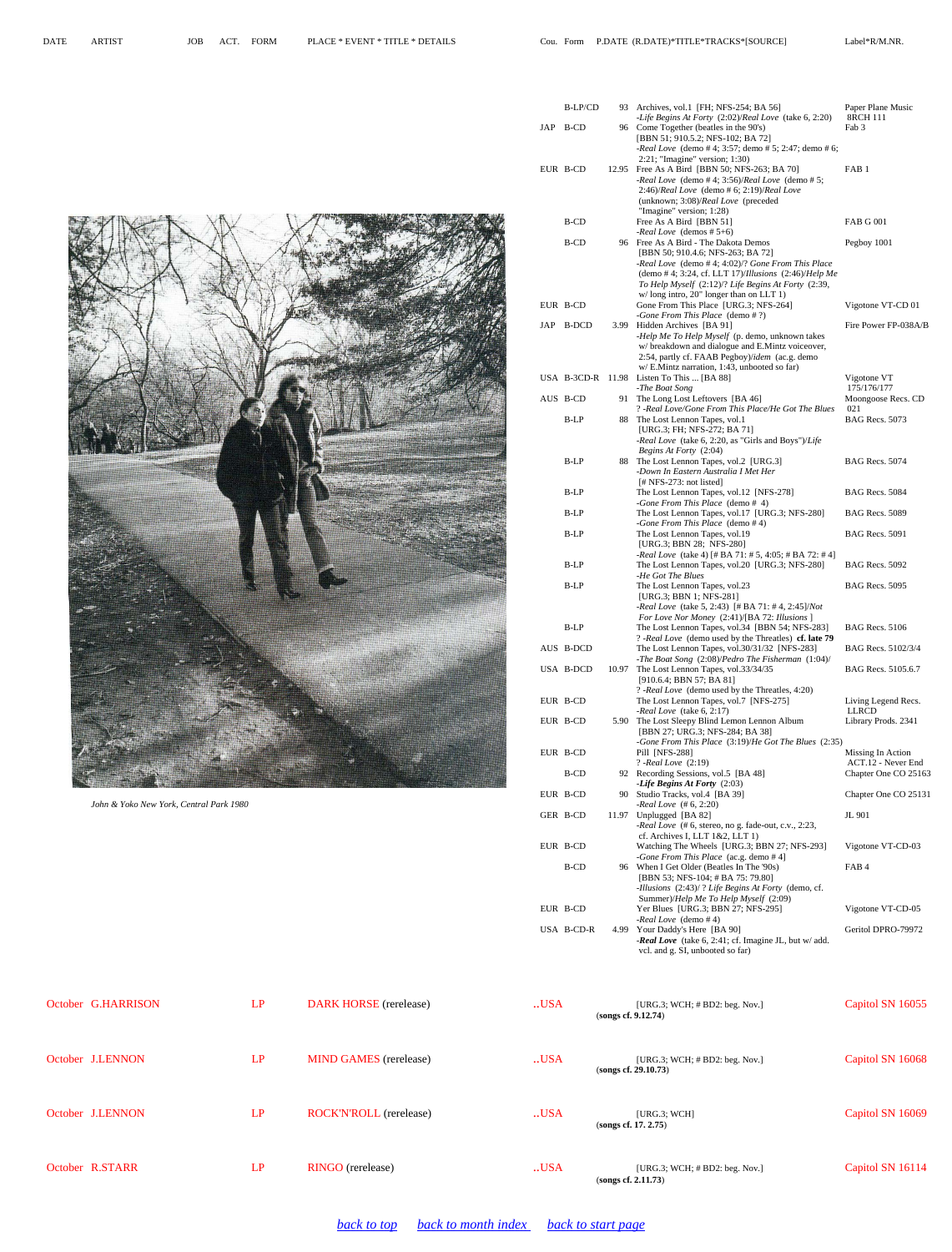## *November 1980*

| 3.11. P.McCARTNEY | stud       | Tenterden/Pugin's Hall (w/King's<br><b>Singers</b> ; St. Paul's Boys Choir)<br>-We All Stand Together (choir SI)<br>-more work on it 10.-17.11.80- |    |                | [Bf 123; BD2; URG.3; # 8A: London/AIR Studios]                                                                                                 |                             |
|-------------------|------------|----------------------------------------------------------------------------------------------------------------------------------------------------|----|----------------|------------------------------------------------------------------------------------------------------------------------------------------------|-----------------------------|
| 3.11. BEATLES     | <b>BOX</b> | The Beatles Box (mail order)                                                                                                                       | UK |                | [URG.3; EOB; BD2; # LWR.2: Dec.; # R: Oct.]                                                                                                    | World Recs.<br>SM 701 - 708 |
|                   |            |                                                                                                                                                    |    |                | <b>Record One:</b>                                                                                                                             |                             |
|                   | V.         |                                                                                                                                                    |    | 11.2.63 Misery | 11. $9.62$ Love Me Do (version I)<br>P.S. I Love You<br>11. 2.63 I Saw Her Standing There<br>26.11.62 Please Please Me (stereo w/ lyric error) |                             |
|                   |            |                                                                                                                                                    |    |                | Do You Want To Know A Secret?<br>A Taste Of Honey<br><b>Twist And Shout</b><br>5.3.63 From Me To You                                           |                             |
|                   |            |                                                                                                                                                    |    |                | 13.3.63 Thank You Girl<br>1.7.63 She Loves You                                                                                                 |                             |
|                   |            |                                                                                                                                                    |    |                | 30.7.63 It Won't Be Long<br>Please Mr. Postman<br>All My Loving (w/ hi-hat intro)                                                              |                             |
|                   |            |                                                                                                                                                    |    |                | Roll Over Beethoven<br>18.7.63 Money (That's What I Want)                                                                                      |                             |
|                   |            |                                                                                                                                                    |    |                | <b>Record Two:</b>                                                                                                                             |                             |
|                   |            |                                                                                                                                                    |    |                | 17.10.63 I Want To Hold Your Hand                                                                                                              |                             |
|                   |            |                                                                                                                                                    |    |                | This Boy<br>29. 1.64 Can't Buy Me Love                                                                                                         |                             |
|                   |            |                                                                                                                                                    |    |                | 25.2.64 You Can't Do That<br>16.4.64 A Hard Day's Night                                                                                        |                             |
|                   |            |                                                                                                                                                    |    |                | 26. 2.64 I Should Have Known Better                                                                                                            |                             |
|                   |            |                                                                                                                                                    |    |                | 27.2.64 If I Fell<br>And I Love Her (w/ etxra guitar riffs)                                                                                    |                             |
|                   |            |                                                                                                                                                    |    |                | 2. 6.64 Things We Said Today<br>1.6.64 I'll Be Back                                                                                            |                             |
|                   |            |                                                                                                                                                    |    |                | 1.3.64 Long Tall Sally<br>I Call Your Name                                                                                                     |                             |
|                   |            |                                                                                                                                                    |    |                | $1.6.64$ Matchbox<br>Slow Down                                                                                                                 |                             |
|                   |            |                                                                                                                                                    |    |                | 8.10.64 She's A Woman<br>18.10.64 I Feel Fine                                                                                                  |                             |
|                   |            |                                                                                                                                                    |    |                | <b>Record Three:</b>                                                                                                                           |                             |
|                   |            |                                                                                                                                                    |    |                | 18.10.64 Eight Days A Week                                                                                                                     |                             |
|                   |            |                                                                                                                                                    |    |                | 30.9.64 No Reply<br>14.8.64 I'm A Loser                                                                                                        |                             |
|                   |            |                                                                                                                                                    |    |                | 18.10.64 I'll Follow The Sun<br>Mr. Moonlight                                                                                                  |                             |
|                   |            |                                                                                                                                                    |    |                | 30.9.64 Every Little Thing<br>29. 9.64 I Don't Want To Spoil The Party                                                                         |                             |
|                   |            |                                                                                                                                                    |    |                | 18.10.64 Kansas City/Hey Hey Hey Hey                                                                                                           |                             |
|                   |            |                                                                                                                                                    |    |                | 15.2.65 Ticket To Ride<br>14.6.65 I'm Down                                                                                                     |                             |
|                   |            |                                                                                                                                                    |    |                | 13.4.65 Help! (version I)<br>17.2.65 The Night Before                                                                                          |                             |
|                   |            |                                                                                                                                                    |    |                | 18. 2.65 You've Got To Hide Your Love Away<br>16.2.65 I Need You                                                                               |                             |
|                   |            |                                                                                                                                                    |    |                | Another Girl<br>19. 2.65 You're Going To Lose That Girl                                                                                        |                             |
|                   |            |                                                                                                                                                    |    |                | <b>Record Four:</b>                                                                                                                            |                             |
|                   |            |                                                                                                                                                    |    |                | 14.6.65 Yesterday                                                                                                                              |                             |
|                   |            |                                                                                                                                                    |    |                | 17.6.65 Act Naturally<br>18. 2.65 Tell Me What You See                                                                                         |                             |
|                   |            |                                                                                                                                                    |    |                | 15.6.65 It's Only Love<br>17.2.65 You Like Me Too Much                                                                                         |                             |
|                   |            |                                                                                                                                                    |    |                | 14. 6.65 I've Just Seen A Face<br>16.10.65 Day Tripper                                                                                         |                             |
|                   |            |                                                                                                                                                    |    |                | 29.10.65 We Can Work It Out<br>3.11.65 Michelle                                                                                                |                             |
|                   |            |                                                                                                                                                    |    |                | 13.10.65 Drive My Car                                                                                                                          |                             |

21.10.65 Norwegian Wood(This Bird Has Flown)

- 11./12.11.65 You Won't See Me  $22.10.65$  Nowhere Man **11./12.11.65** Girl
- I'm Looking Through You 22.10.65 In My Life

### **Record Five:**

 14. 4.66 Paperback Writer 16. 4.66 Rain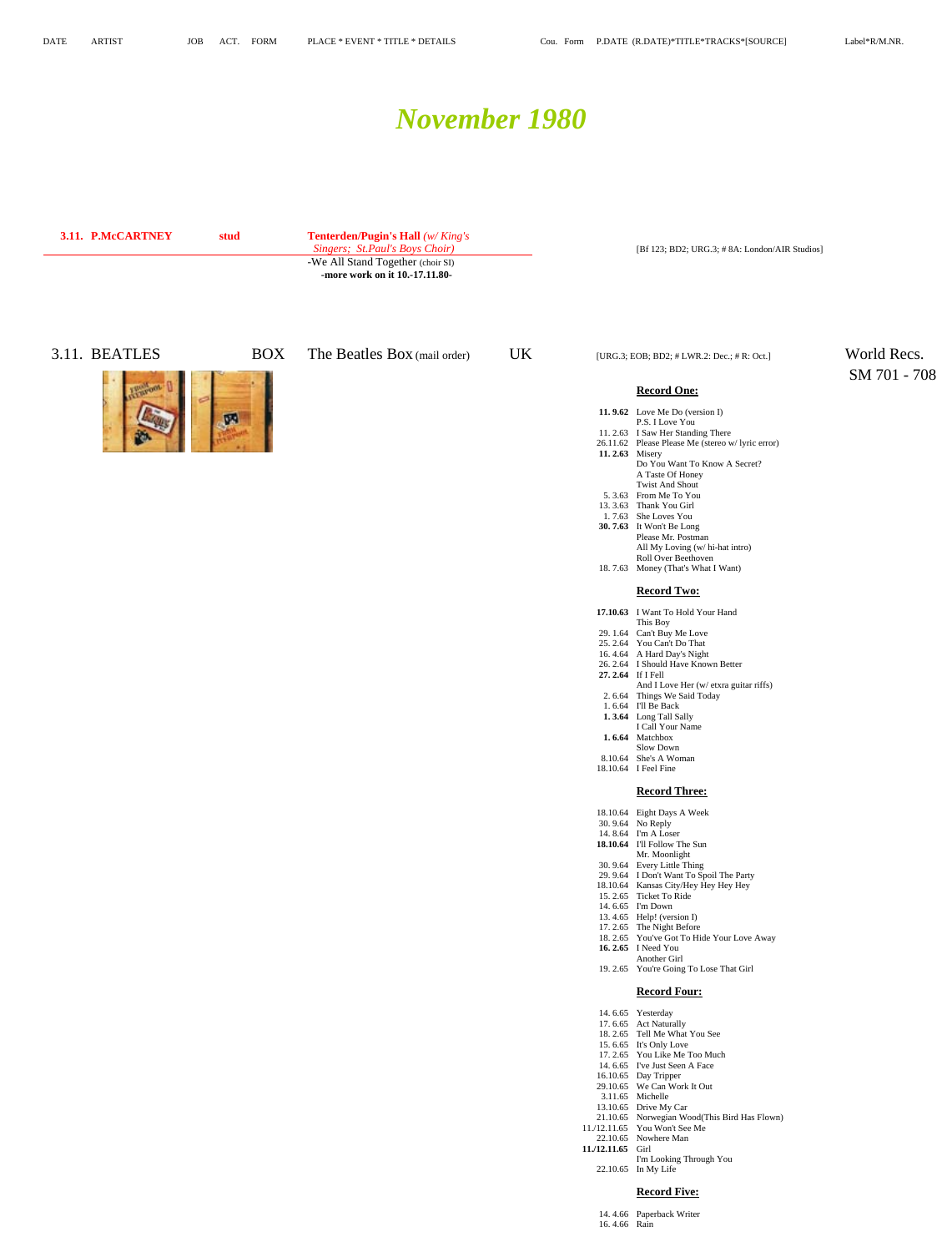- 17. 6.66 Here, There And Everywhere
- 16. 5.66 Taxman
- 6. 5.66 I'm Only Sleeping 9. 6.66 Good Day Sunshine
- 1. 6.66 Yellow Submarine
- 6. 6.66 Eleanor Rigby
- 26. 4.66 And Your Bird Can Sing
- 19. 5.66 For No One 19. 4.66 Dr*.* Robert
- 17. 6.66 Got To Get You Into My Life
- 17. 1.67 Penny Lane (w/ trumpet ending) 21.12.66 Strawberry Fields Forever
- **Record Six: Record Six:** 
	-
	- 6. 3.67 Sgt. Pepper's Lonely Hearts Club Band
	- 30. 3.67 With A Little Help From My Friends 2. 3.67 Lucy In The Sky With Diamonds
	- 21. 2.67 Fixing A Hole
	- 20. 3.67 She's Leaving Home
	- 31. 3.67 Being For The Benefit Of Mr Kite 22. 2.67 A Day In The Life
	- 21.12.66 When I'm Sixty-Four
	- 21. 3.67 Lovely Rita
	- 25. 6.67 All You Need Is Love 11. 5.67 Baby You're A Rich Man
	- 7.11.67 Magical Mystery Tour
	- 29. 9.67 Your Mother Should Know
	- 20.10.67 The Fool On The Hill 28. 9.67 I Am The Walrus (full version)

### **Record Seven:**

- 2.11.67 Hello Goodbye
- 6. 2.68 Lady Madonna
- 1. 8.68 Hey Jude
- 12. 7.68 Revolution (fast version)
- 23. 8.68 Back In The USSR
- 15. 7.68 Obladi Oblada 6. 9.68 While My Guitar Gently Weeps
- 8.10.68 The Continuing Story Of Bungalow Bill
- 25. 9.68 Happiness Is A Warm Gun
- 5.10.68 Martha My Dear
- 8.10.68 I'm So Tired 10.10.68 Piggies
	-
- 22. 7.68 Don't Pass Me By (mono)<br>13.10.68 Julia 13.10.68 Julia
	- 12. 5.67 All Together Now

#### **Record Eight**:

- **28. 1.69** Get Back (LP version)
- Don't Let Me Down
	- 14. 4.69 The Ballad Of John And Yoko 1. 4.70 Across The Universe (version II)
	- 8. 1.70 For You Blue
	- 31. 1.69 Two Of Us
	- 1. 4.70 Long And Winding Road
	- 30. 4.69 Let It Be (LP version) 30. 7.69 Come Together
	- 15. 8.69 Something
	- 6. 8.69 Maxwell's Silver Hammer
	- 18. 7.69 Octopus's Garden 19. 8.69 Here Comes The Sun
	- 5. 8.69 Because
	- 15. 8.69 Golden Slumbers/Carry That Weight
	- 18. 8.69 The End 2. 7.69 Her Majesty
- **4.11. R.STARR stud Burbank/Evergreen Studios** [8A] *(further recordings for "Can´t Fight Lightning" LP; w/ Harry Nilsson as producer)*  -Drumming Is My Madness (basic tracks) -Stop And Take The Time To Smell The Roses (basic tracks) -Back Off Boogaloo (basic tracks) **-more work on these songs 1.-4.12.80- 4./5.11. P.McCARTNEY Frec ? (USA)** (BD2) *(final edits of "Rock show" film) original release:***USA F 26.11.80 ROCK SHOW**

| <b>6.-7.11. R.STARR</b> | stud | <b>Los Angeles/Cherokee Studios</b>            |       |         |  |  |
|-------------------------|------|------------------------------------------------|-------|---------|--|--|
|                         |      | (further recordings for "Can't Fight")         |       |         |  |  |
|                         |      | Lightning" LP; w/Ronnie Wood)                  |       |         |  |  |
|                         |      | -I Don't Believe You (demo)                    |       |         |  |  |
|                         |      | -Brandy                                        | 4:09  | [URG.3] |  |  |
|                         |      | -Dead Giveaway (alternate, long version; incl. |       |         |  |  |
|                         |      | "Runny Noses, Baggy Trousers" line)            | 5:25  |         |  |  |
|                         |      | -Dead Giveaway (alternate, short version)      | 2:54  |         |  |  |
|                         |      | <b>-Dead Giveaway</b> (incl. guitar SI)        | 4:29! |         |  |  |
|                         |      | -CFL sessions continued 27.11.80-              |       |         |  |  |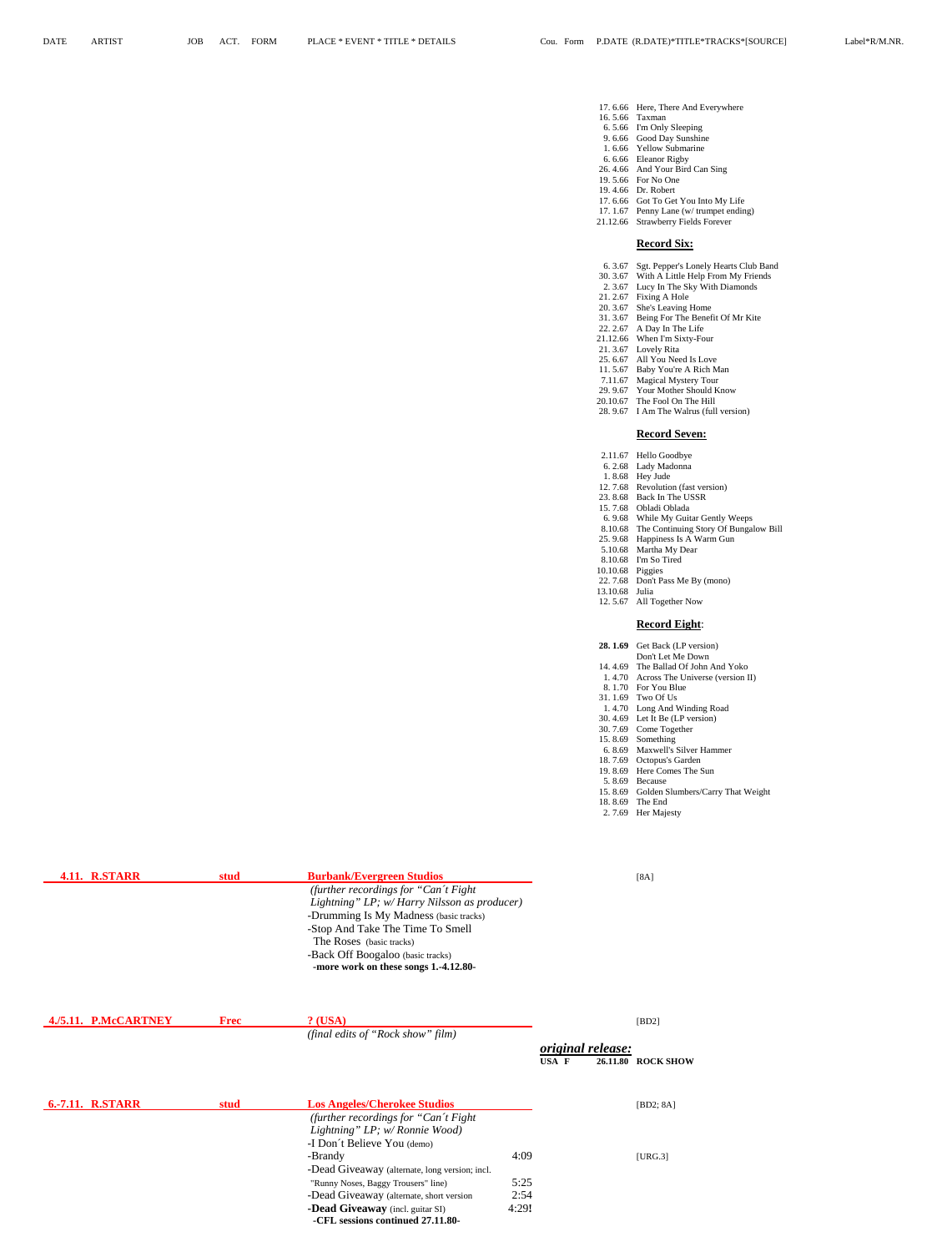|                               |      |                                                                                                                                                                                                                                                                                |              | <i>original releases:</i><br>USA S<br>$IIK$ S                        |      | 12.11.84 WE ALL STAND TOGETHER/WE ALL<br><b>STAND TOGETHER</b> (humming version)<br>12.11.84 WE ALL STAND TOGETHER/WE ALL             | Parlophone R 6086                                                            |
|-------------------------------|------|--------------------------------------------------------------------------------------------------------------------------------------------------------------------------------------------------------------------------------------------------------------------------------|--------------|----------------------------------------------------------------------|------|---------------------------------------------------------------------------------------------------------------------------------------|------------------------------------------------------------------------------|
|                               |      | -We All Stand Together (final SI, mixing and<br>editing work)<br>-We All Stand Together (vocal version)<br>-We All Stand Together (video soundtrack<br>version, slightly higher pitch and foley work over the<br>opening vignette)<br>-We All Stand Together (humming version) | 4:13<br>2:23 |                                                                      |      |                                                                                                                                       |                                                                              |
| <b>10.-17.11. P.McCARTNEY</b> | stud | <b>London/AIR Studios</b>                                                                                                                                                                                                                                                      |              |                                                                      | [8A] |                                                                                                                                       |                                                                              |
|                               |      |                                                                                                                                                                                                                                                                                |              | B-LP                                                                 |      | -Brandy<br>Rizz Off [FH; IB 12; NFS-380; 8A]<br>-Dead Giveaway (long version, w/ extra count-in; 5:05)                                | 020<br>Wibble Recs. RS 70740                                                 |
|                               |      |                                                                                                                                                                                                                                                                                |              | AUS B-CD                                                             |      | (alt., short version; 2:54)/Brandy<br>91 The Long Lost Demos [BA 46]                                                                  | Moongoose Recs. CD                                                           |
|                               |      |                                                                                                                                                                                                                                                                                |              | <b>GER</b>                                                           |      | [BBN 52; 910.5.3; NFS-376; BA 73. 95]<br>11.99 -Dead Giveaway (long version; 5:23)/Dead Giveaway                                      |                                                                              |
|                               |      |                                                                                                                                                                                                                                                                                |              | $B-LP$<br>USA/B-CD                                                   |      | 89 Can't Fight Lightning [BBN III.6; NFS-377]<br>-Dead Giveaway (alt., long v., 5:25)/Brandy<br>(4:09)<br>7.96 Can't Fight Lightning  | Starlight Recs. SL 87025<br>Pegboy Recs. 1004                                |
|                               |      |                                                                                                                                                                                                                                                                                |              | rereleases:<br>USA LP<br>bootlegs:                                   |      | 27.10.81 STOP AND SMELL THE ROSES -Brandy                                                                                             | Right Stuff T2-29676                                                         |
|                               |      |                                                                                                                                                                                                                                                                                |              | <i>original releases:</i><br><b>USA LP</b><br>UK LP<br><b>GER LP</b> |      | 27.10.81 STOP AND SMELL THE ROSES -Dead Giveaway<br>20.11.81 STOP AND SMELL THE ROSES -idem-<br>11.81 STOP AND SMELL THE ROSES -idem- | Boardwalk NB 1-33246<br><b>RCA RCALP 6022</b><br><b>Boardwalk 260-16-015</b> |
|                               |      |                                                                                                                                                                                                                                                                                |              |                                                                      |      |                                                                                                                                       |                                                                              |

|         |                                                             |      |                                                                                                                                                                                                                                                              |                       |              | original releases: |                                                                                  |                                                |
|---------|-------------------------------------------------------------|------|--------------------------------------------------------------------------------------------------------------------------------------------------------------------------------------------------------------------------------------------------------------|-----------------------|--------------|--------------------|----------------------------------------------------------------------------------|------------------------------------------------|
|         |                                                             |      |                                                                                                                                                                                                                                                              | USA S                 |              |                    | 12.11.84 WE ALL STAND TOGETHER/WE ALL<br><b>STAND TOGETHER</b> (humming version) |                                                |
|         |                                                             |      |                                                                                                                                                                                                                                                              | UK S                  |              |                    | 12.11.84 WE ALL STAND TOGETHER/WE ALL<br><b>STAND TOGETHER</b> (humming version) | Parlophone R 6086                              |
|         |                                                             |      |                                                                                                                                                                                                                                                              | <b>GER S</b>          |              |                    | 11.84 WE ALL STAND TOGETHER/WE ALL<br><b>STAND TOGETHER</b> (humming version)    | Parlophine 1A<br>006-200454-7                  |
|         |                                                             |      |                                                                                                                                                                                                                                                              | UK Sha                |              |                    | 12.84 WE ALL STAND TOGETHER/WE ALL<br><b>STAND TOGETHER</b> (humming version)    | Parlophone RP 6086                             |
|         |                                                             |      |                                                                                                                                                                                                                                                              |                       | <b>VID</b>   |                    | <b>ONCE UPON A VIDEO</b> [8A]<br>(video soundtrack version)                      | Toshiba EMI L030-<br>7026                      |
|         |                                                             |      |                                                                                                                                                                                                                                                              | UK CASS               |              |                    | 13.4.87 (Var. Art.) RUPERT THE BEAR (w/book)<br>(vcl. version)                   | <b>Pickwick Tell-a-Tale</b><br><b>PLBR 212</b> |
|         |                                                             |      |                                                                                                                                                                                                                                                              | $UK$ $CD$             |              |                    | compilations/documentaries:<br>87 ALL THE BEST!                                  |                                                |
|         |                                                             |      |                                                                                                                                                                                                                                                              |                       |              |                    | (vcl. version)                                                                   | Parlophone CDPMTV 1                            |
|         |                                                             |      |                                                                                                                                                                                                                                                              | bootlegs:<br>AUS B-CD |              |                    | 90 Good Sign, vol.2 [NFS-330; BA 42]                                             | Polyphone PH 1307                              |
|         |                                                             |      |                                                                                                                                                                                                                                                              |                       |              |                    | (humming version)                                                                |                                                |
|         |                                                             |      |                                                                                                                                                                                                                                                              |                       | <b>B-DLP</b> |                    | A Nightmare Is Also A Dream [FH; NFS-388]<br>(4:17)                              | $B3 + B4$                                      |
|         |                                                             |      |                                                                                                                                                                                                                                                              |                       |              |                    |                                                                                  |                                                |
| mid Dec | 10.-11 - P.McCARTNEY                                        | sreh | <b>Tenterden/Pugin's Hall</b>                                                                                                                                                                                                                                |                       |              |                    | [8A; # BD2: Peasmarsh]                                                           |                                                |
|         |                                                             |      | (rehearsals for "Tug Of War" & "Pipes<br>Of Peace"; w/ Denny Laine, including [8A]:<br>-Rock'n Roll Rodeo<br>-Ecology Of The World<br>-Good Morning Song<br>-New Orleans Jam<br>-Ballroom Dancing<br>-All The Love Is There<br>-sessions continued 27.11.80- |                       |              |                    |                                                                                  |                                                |
|         | 11.11. David Peel                                           | LP   | <b>John Lennon For President</b>                                                                                                                                                                                                                             | <b>USA</b>            |              |                    | [EOB; 910.4.4]                                                                   | <b>Orange Ora</b><br>005                       |
|         | JOHN LENNON<br>PRESIDENT<br>MID PEEL & THE SUPER APPLE BAND |      |                                                                                                                                                                                                                                                              |                       |              |                    | 6.72 John Lennon Interview w/ Ron Skoler incl.<br>Amerika                        |                                                |
|         | 15.11. R.STARR                                              | Int  | ? (w/Barbara Walters; for ABC TV)                                                                                                                                                                                                                            | 13min.                |              |                    | [BD2]                                                                            |                                                |

 *original broadcast:USA tTX 31. 3.81 "20 / 20"*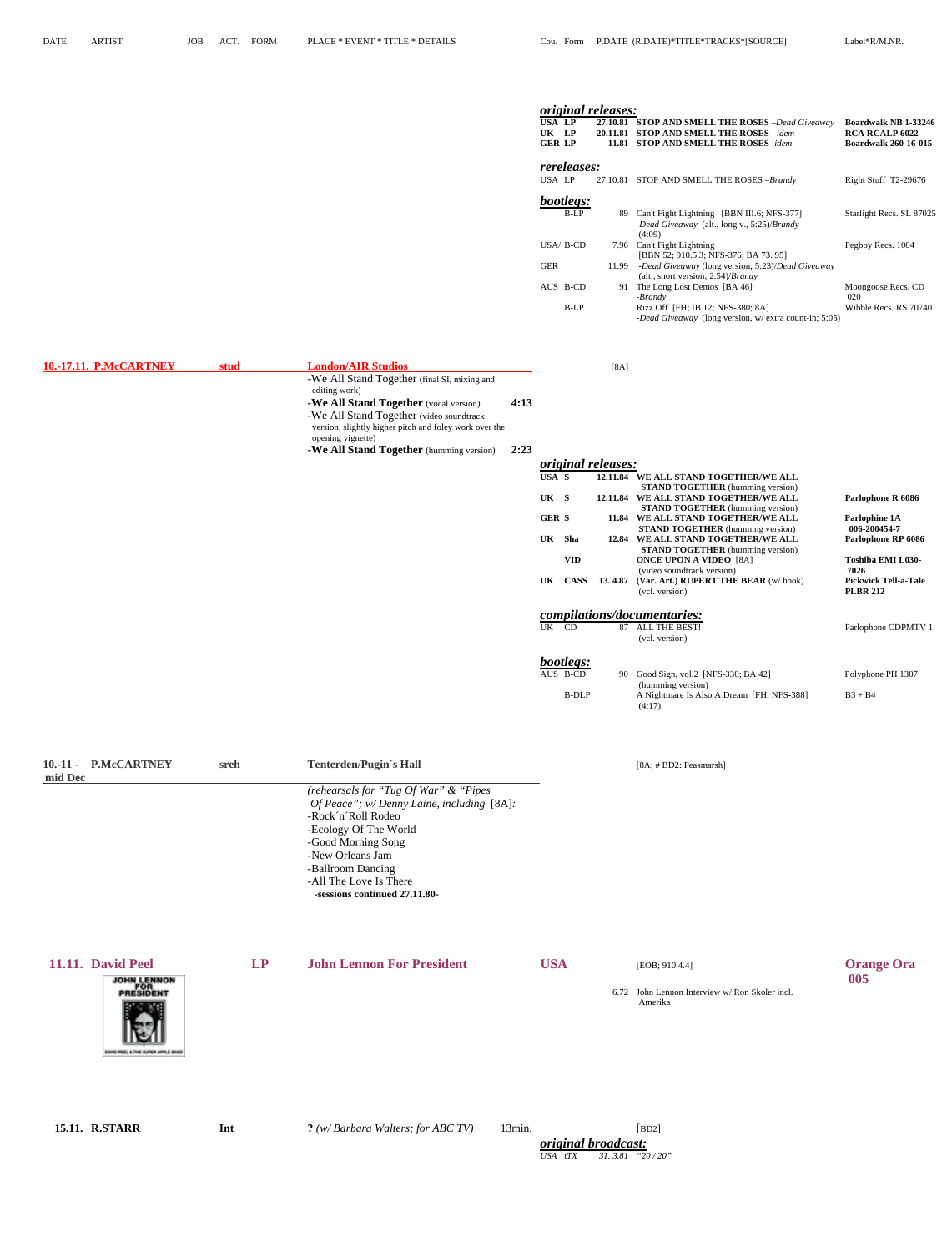| <b>17.11. J.LENNON/</b><br><b>Yoko Ono</b> | $\mathbf{L}\mathbf{P}$ | <b>Double Fantasy</b> | <b>USA</b> | [URG.3; WCH; BD2; # EOB: 15.12.]                                                                                                                                                                                                                                                                                                                                                                 | <b>Geffen Recs.</b><br><b>GHS-2001</b> |
|--------------------------------------------|------------------------|-----------------------|------------|--------------------------------------------------------------------------------------------------------------------------------------------------------------------------------------------------------------------------------------------------------------------------------------------------------------------------------------------------------------------------------------------------|----------------------------------------|
|                                            |                        |                       |            | 27.9.80 (Just Like) Starting Over<br>Kiss Kiss Kiss<br>17.9.80 Cleanup Time<br>30.9.80 Give Me Something<br>22.9.80 I'm Losing You<br>19.9.80 I'm Moving On<br>17.9.80 Beautiful Boy (Darling Boy)<br>29.9.80 Watching The Wheels<br>Yes, I'm Your Angel<br>22.9.80 Woman<br>mid 10.80 Beautiful Boys<br>22.9.80 Dear Yoko<br>Every Man Has A Woman Who Loves Him<br>23.9.80 Hard Times Are Over |                                        |

 **17.11. J.LENNON/ LP Double Fantasy UK UK UK UK EOB; BD2**] **Ceffen Recs.** 



| 19.-25.11. R.STARR | G prod stud | Henley-on-Thames/F.P.S.H.O.T                                                 |      |                    |          | [BD2; 8A]                                                                 |                              |
|--------------------|-------------|------------------------------------------------------------------------------|------|--------------------|----------|---------------------------------------------------------------------------|------------------------------|
|                    |             | (further recordings for "Can't Fight")<br>Lightning" LP; $w/GH$ as producer) |      |                    |          |                                                                           |                              |
|                    | Gcomp/prod  | -All Those Years Ago (basic tracks)                                          |      |                    |          | [8A]                                                                      |                              |
|                    | G comp/prod | -Wrack My Brain (early mix I, w/ prominent                                   |      |                    |          |                                                                           |                              |
|                    |             | GH guide vcl.)                                                               | 2:24 |                    |          |                                                                           |                              |
|                    | G comp/prod | -Wrack My Brain (early mix II, w/ prominent g)                               | 2:29 |                    |          |                                                                           |                              |
|                    | G comp/prod | -Wrack My Brain (promo edit, mono)                                           |      |                    |          |                                                                           |                              |
|                    | Gcomp/prod  | -Wrack My Brain                                                              | 2:20 |                    |          |                                                                           |                              |
|                    | Gcomp/prod  | -Wrack My Brain (Canadian single mix)                                        | 2:21 |                    |          | [URG.3]                                                                   |                              |
|                    | G prod/g    | -You Belong To Me                                                            | 2:11 |                    |          |                                                                           |                              |
|                    |             |                                                                              |      | original releases: |          |                                                                           |                              |
|                    |             |                                                                              |      | <b>USA LP</b>      |          | 27.10.81 STOP AND SMELL THE ROSES -songs marked.                          | <b>Boardwalk NB 1-33246</b>  |
|                    |             |                                                                              |      | USA S              | 27.10.81 | <b>WRACK MY BRAIN/</b>                                                    | <b>Boardwalk NB 7-11-130</b> |
|                    |             |                                                                              |      |                    |          | <b>DRUMMING IS MY MADNESS</b><br>WRACK MY BRAIN (c.v.)/                   | Boardwalk NB 7-11-130        |
|                    |             |                                                                              |      | USA pS             | 10.81    | WRACK MY BRAIN (mono mix)                                                 |                              |
|                    |             |                                                                              |      | CAN S              | 10.81    | <b>WRACK MY BRAIN</b> (Can. single mix)/<br><b>DRUMMING IS MY MADNESS</b> | <b>Boardwalk NB 7-11-130</b> |

|               |      |       | <b>DIVORTION TO BE THERE IN</b>                    |                              |
|---------------|------|-------|----------------------------------------------------|------------------------------|
| USA pS        |      | 10.81 | WRACK MY BRAIN (c.v.)/                             | Boardwalk NB 7-11-130        |
|               |      |       | WRACK MY BRAIN (mono mix)                          |                              |
| CAN S         |      |       | 10.81 WRACK MY BRAIN (Can. single mix)/            | <b>Boardwalk NB 7-11-130</b> |
|               |      |       | <b>DRUMMING IS MY MADNESS</b>                      |                              |
| UK S          |      |       | 13.11.81 WRACK MY BRAIN/                           | <b>RCA 166</b>               |
|               |      |       | <b>DRUMMING IS MY MADNESS</b>                      |                              |
| UK LP         |      |       | 20.11.81 STOP AND SMELL THE ROSES -songs marked J  | <b>RCA RCALP 6022</b>        |
| <b>GER S</b>  |      |       | 11.81 WRACK MY BRAIN/                              | <b>Boardwalk 100-07-175</b>  |
|               |      |       | <b>DRUMMING IS MY MADNESS</b>                      |                              |
| <b>GER LP</b> |      |       | 11.81 STOP AND SMELL THE ROSES -songs marked J     | <b>Boardwalk 260-16-015</b>  |
|               |      |       |                                                    |                              |
|               |      |       |                                                    |                              |
|               |      |       | compilations/documentaries:                        |                              |
| USA LP        |      |       | 24. 2.89 STARRSTRUCK - BEST OF RINGO STARR, vol.2  | Rhino R 11G 70135/5          |
|               |      |       | -Wrack My Brain                                    |                              |
| USA CD        |      |       | 24. 2.89 STARRSTRUCK – BEST OF RINGO STARR, vol.2  | Rhino R 21S 70135            |
|               |      |       | -Wrack My Brain/You Belong To Me                   |                              |
| USA S         |      |       | 11.94 WRACK MY BRAIN/PRIVATE PROPERTY [8A]         | Right Stuff S7-18179         |
|               |      |       | (jukebox single)                                   |                              |
|               |      |       |                                                    |                              |
|               |      |       |                                                    |                              |
| bootlegs:     |      |       |                                                    |                              |
| AUS B-4CD     |      |       | 91 All The Songs The Beatles Gave Away (1963-1990) | Adam VIII Ltd. CD 49-        |
|               |      |       | [NFS-168; BA 51]                                   | 035                          |
|               |      |       | -Wrack My Brain (c.v., 2:23) [NFS-168; BA 51]      |                              |
|               | B-LP |       | 89 Can't Fight Lightning [BBN III.6; NFS-377; 8A]  | Starlight Recs. SL 87025     |
|               |      |       | -Wrack My Brain $(c.v., 2:22)$ /                   |                              |
| USA/ B-CD     |      |       | 7.96 Can't Fight Lightning                         | Pegboy Recs. 1004            |
|               |      |       |                                                    |                              |
|               |      |       | [BBN 52; 910.5.3; NFS-376; BA 73. 95; 8A]          |                              |
| <b>GER</b>    |      | 11.99 | -Wrack My Brain (c.v.; 2:20)/You Belong To Me      |                              |
|               |      |       | $(c.v.; 2:08)/W$ rack My Brain (early mix I; 2:24) |                              |
|               |      |       | Wrack My Brain (early mix II; 2:29)/Wrack My Brain |                              |
|               |      |       | (Canadian single mix; 2:21)                        |                              |
|               |      |       |                                                    |                              |

 **26.11. J.LENNON &** 

 **Yoko Ono Trec New York City/Central Park** *(for ABC TV)* [BD2]

-John & Yoko dialogue, incl: -It Happened (dialogue intro) -Woman (video clip)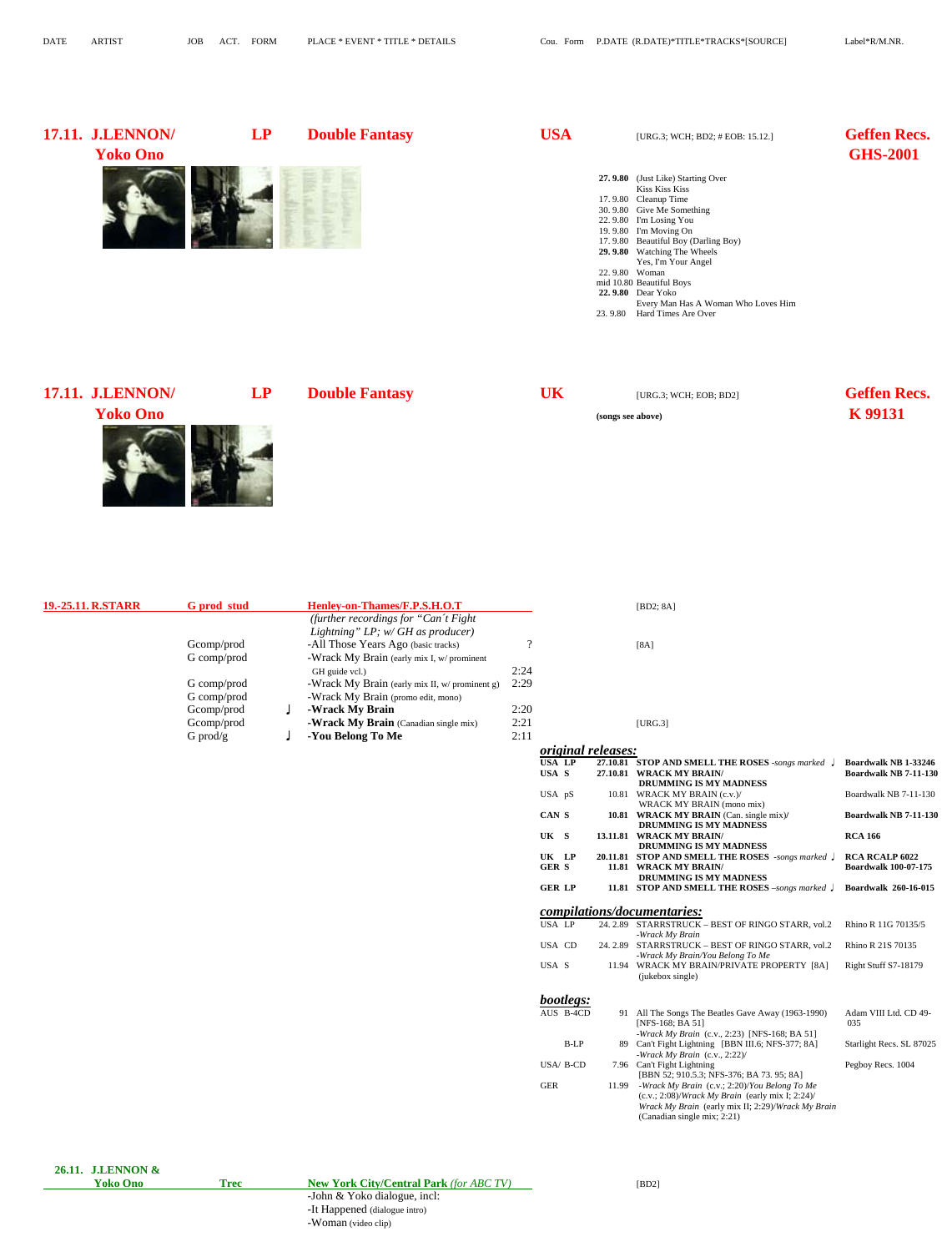| <b>Yoko Ono</b>        | <b>Frec</b>                                                                                                                                           |             | <b>New York City/Sperone Gallery</b><br>-Walking On Thin Ice (video clip)                                                                                                                                                                                                                                                                                                                              |                         | USA tTX<br>USA tTX<br>USA F<br>USA tTX                                                                                            |                                                            | " $20/20$ " -walk scene; dialogue<br>[BD2]                                                                                                                                                                                                                                                                                                                                                                                                                                                                                                                                                                                                                                                                                                                                                                              |                                                                                                                                                                                                                                                                                                                                                                                                                                                                                                                                                                                                                                                                                                                                                                                                                               |
|------------------------|-------------------------------------------------------------------------------------------------------------------------------------------------------|-------------|--------------------------------------------------------------------------------------------------------------------------------------------------------------------------------------------------------------------------------------------------------------------------------------------------------------------------------------------------------------------------------------------------------|-------------------------|-----------------------------------------------------------------------------------------------------------------------------------|------------------------------------------------------------|-------------------------------------------------------------------------------------------------------------------------------------------------------------------------------------------------------------------------------------------------------------------------------------------------------------------------------------------------------------------------------------------------------------------------------------------------------------------------------------------------------------------------------------------------------------------------------------------------------------------------------------------------------------------------------------------------------------------------------------------------------------------------------------------------------------------------|-------------------------------------------------------------------------------------------------------------------------------------------------------------------------------------------------------------------------------------------------------------------------------------------------------------------------------------------------------------------------------------------------------------------------------------------------------------------------------------------------------------------------------------------------------------------------------------------------------------------------------------------------------------------------------------------------------------------------------------------------------------------------------------------------------------------------------|
|                        |                                                                                                                                                       | $\mathbf F$ | "Rock Show"                                                                                                                                                                                                                                                                                                                                                                                            |                         | <b>USA</b>                                                                                                                        |                                                            | [URG.3; BD2]<br>(New York City/Ziegfield Theatre)<br>cf. 4./5.11.80                                                                                                                                                                                                                                                                                                                                                                                                                                                                                                                                                                                                                                                                                                                                                     |                                                                                                                                                                                                                                                                                                                                                                                                                                                                                                                                                                                                                                                                                                                                                                                                                               |
| <b>Linda McCartney</b> | <i>Int</i>                                                                                                                                            |             | live from Sussex; w/Dan Hartman)                                                                                                                                                                                                                                                                                                                                                                       |                         | <b>USA</b>                                                                                                                        |                                                            | [BD2]                                                                                                                                                                                                                                                                                                                                                                                                                                                                                                                                                                                                                                                                                                                                                                                                                   |                                                                                                                                                                                                                                                                                                                                                                                                                                                                                                                                                                                                                                                                                                                                                                                                                               |
|                        |                                                                                                                                                       | LP          | RINGO (rerelease)                                                                                                                                                                                                                                                                                                                                                                                      |                         |                                                                                                                                   |                                                            | [URG.3; WCH; # BD2: beg. Nov.]                                                                                                                                                                                                                                                                                                                                                                                                                                                                                                                                                                                                                                                                                                                                                                                          | <b>EMI Mfp 50508</b>                                                                                                                                                                                                                                                                                                                                                                                                                                                                                                                                                                                                                                                                                                                                                                                                          |
|                        |                                                                                                                                                       | LP          | <b>MIND GAMES</b> (rerelease)                                                                                                                                                                                                                                                                                                                                                                          |                         |                                                                                                                                   |                                                            | [URG.3; WCH; # BD2: beg. Nov.]                                                                                                                                                                                                                                                                                                                                                                                                                                                                                                                                                                                                                                                                                                                                                                                          | <b>EMI Mfp 50509</b>                                                                                                                                                                                                                                                                                                                                                                                                                                                                                                                                                                                                                                                                                                                                                                                                          |
|                        |                                                                                                                                                       | LP          | <b>DARK HORSE</b> (rerelease)                                                                                                                                                                                                                                                                                                                                                                          |                         |                                                                                                                                   |                                                            | [URG.3; WCH; # BD2: beg. Nov.]                                                                                                                                                                                                                                                                                                                                                                                                                                                                                                                                                                                                                                                                                                                                                                                          | <b>EMI Mfp 50510</b>                                                                                                                                                                                                                                                                                                                                                                                                                                                                                                                                                                                                                                                                                                                                                                                                          |
|                        | demo                                                                                                                                                  |             | <b>New York City/Dakota Building (priv.)</b><br>-Dear John/September Song<br>-You Saved My Soul (el.g. demo #1)<br>-Medley:<br>-You Saved My Soul/<br>-Pop Is The Name Of The Game/<br>-Serve Yourself (el.g. demo # 2)<br>-Whatever Happened To (demo #1)(?)<br>-Whatever Happened To (demo #2)(?)<br>-She's A Friend Of Dorothy's (demo #2)<br>-She's A Friend Of Dorothy's (p. demo #7,<br>w/ chat) | 4:15<br>altog.:<br>2:37 | USA rTX<br>USA rTX<br>USA rTX<br>USA rTX<br>USA rTX<br>USA rTX<br>USA rTX<br>USA 4CD<br>bootlegs:<br>B-4CD<br>$\mathbf I$<br>B-CD | 4.4.88                                                     | [BD2]<br>[URG.3: early Nov.]<br>[URG.3; BD2]<br>[ $URG.3; BD2$ ]<br>[URG.3; # BD2: "final version"]<br>[# BA 91: summer '76; # NFS-283: '77]<br>[# BBN 27: Autumn '80]<br>The Lost Lennon Tapes (show 11)<br>-Whatever Happened To<br>September Song<br>-She's A Friend Of Dorothy's (demo #2)<br>The Lost Lennon Tapes (show 81)<br>-She's A Friend Of Dorothy's (demo #7)<br>-You Saved My Soul - Serve Yourself<br>-You Saved My Soul (demo # 1)<br>The Lost Lennon Tapes (show 170)<br>-Serve Yourself<br>[910.7.2; BA 87]<br>-Dear John (edited version w/ clean intro and 20"<br>(p. demo, unbooted, 2:42)<br>? - Whatever Happened To/Dear John<br>-Dear John (4:16 both?)/September Song (4:15)<br>(1976-1980) [BBN 46; NFS-383; BA 65]<br>$-Dear John (4:17)$<br>Borrowed Time [NFS-258; BA 34: LLT 3 version] | Capitol C2 7243 8 30614<br>26<br>Invasion Unlimited IU<br>9749-2<br>Paper Plane Music<br>8RCH 333<br>Big Music BIGBX 009<br>(BIG 4035)<br>Toasted Condor 1967                                                                                                                                                                                                                                                                                                                                                                                                                                                                                                                                                                                                                                                                 |
|                        | 26.11. J.LENNON &<br>26.11. P.McCARTNEY<br>27.11. P.McCARTNEY &<br>27.11. R.STARR<br>27.11. J.LENNON<br>27.11. G.HARRISON<br><b>November J.LENNON</b> |             | tTX                                                                                                                                                                                                                                                                                                                                                                                                    |                         | "Good Morning America" (ABC TV;                                                                                                   | $.$ UK<br>$.$ UK<br>$.$ UK<br>1:30<br>2:36<br>4:56<br>4:08 | <i><u>documentaries:</u></i><br>EUR B-DCD<br>B-LP/CD                                                                                                                                                                                                                                                                                                                                                                                                                                                                                                                                                                                                                                                                                                                                                                    | <i>original broadcast:</i><br>22. 1.81 "TOP OF THE POPS" - Woman (video clip)<br>compilations/documentaries:<br>88 IMAGINE: JOHN LENNON<br>original broadcast:<br>1.81 (New York Night Club)<br>10.6.76 live Concert Seattle<br>(songs cf. 2.11.73)<br>(songs cf. 29.10.73)<br>(songs cf. 9.12.74)<br>11.4.88 The Lost Lennon Tapes (show 12) -Dear John -<br>2.1.89 The Lost Lennon Tapes (show 50)<br>11.9.89 The Lost Lennon Tapes (show 86)<br>11.12.89 The Lost Lennon Tapes (show 99)<br>2.11.98 JOHN LENNON ANTHOLOGY, disc 4<br>longer fade-out, 2:16; complete cf. LLT 3, CLLT 5&6<br>but short fade-out)/Mr Hyde's Gone (Don't Be Afraid)<br>4.98 Anthology [BA 85]<br>93 Archives, vol.3 [FH; NFS-255; BA 56]<br>3.95 Artifacts III: The Solo Years, disc 3: As Time Goes By<br>-Whatever Happened To (demo $#2$ ) |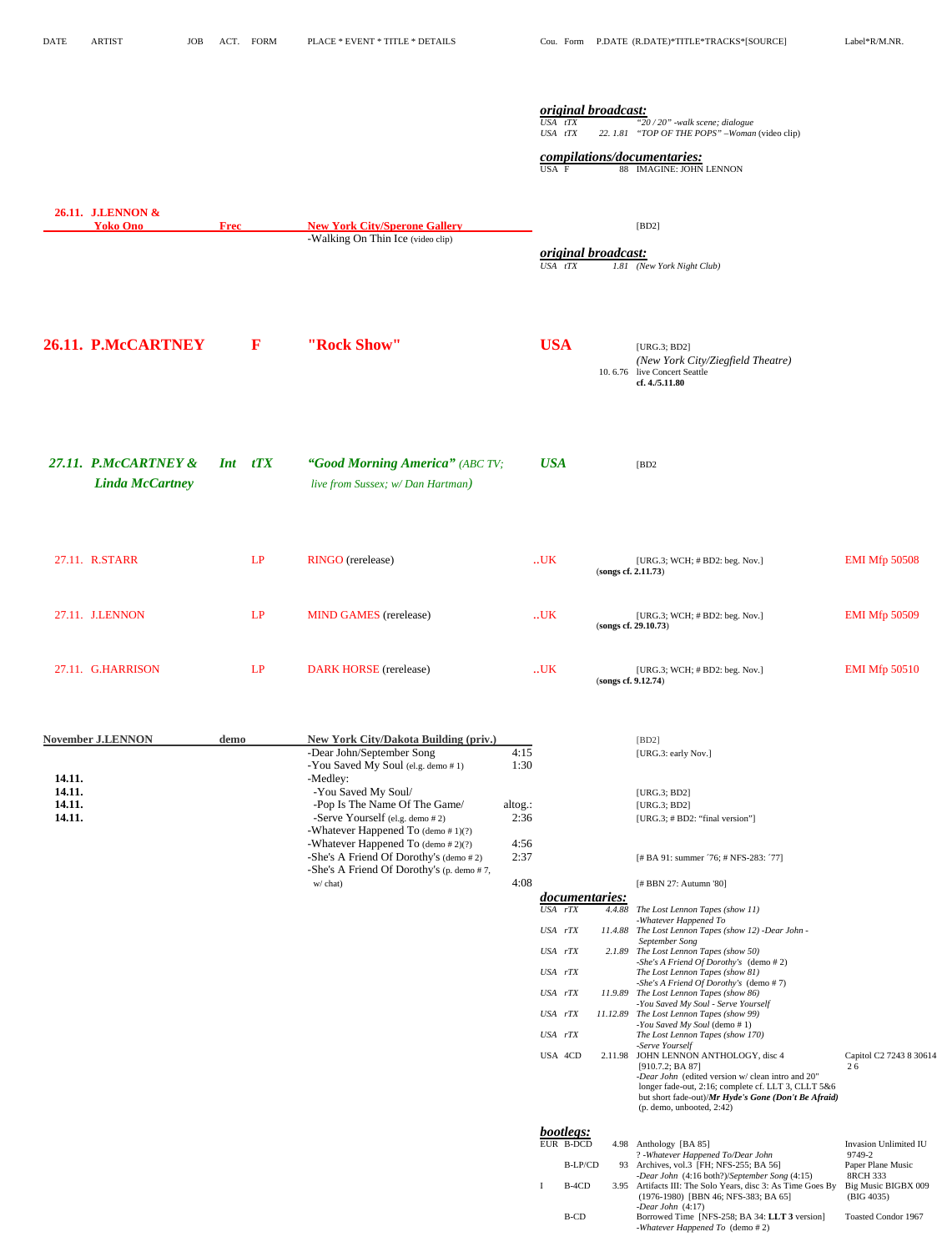|  | AUS B-CD   | 93 Dreaming Of The Past [URG.3; NFS-262; BA 55]<br>- <i>You Saved My Soul</i> (el.g. demo # ?)      | Howdy Recs. CD 555-01                  |
|--|------------|-----------------------------------------------------------------------------------------------------|----------------------------------------|
|  | B-CD       | 96 Free As A Bird - The Dakota Demos                                                                | Pegboy 1001                            |
|  |            | [BBN 50; 910.4.6; NFS-263; BA 72]                                                                   |                                        |
|  |            | -Dear John (demo; 4:35, long fade-out, 20" longer<br>than on LLT 3)/You Saved My Soul (demo; 1:37)/ |                                        |
|  |            | Whatever Happened To (demo # $?$ ; 4:39)/She's A                                                    |                                        |
|  |            | Friend Of Dorothy's (demo # 7, 4:11)                                                                |                                        |
|  | JAP B-DCD  | 3.99 Hidden Archives [BA 91]                                                                        | Fire Power FP-038A/B                   |
|  |            | -She's A Friend Of Dorothy's (early p. demo, 2:42,                                                  |                                        |
|  | AUS B-CD   | cf. CLLT $7&88$ ) [# BA 91: Summer $76$ ]<br>92 John's Lost Home Demos, vol.2 [NFS-268; BA 51]      | John Recs. JOHN 002                    |
|  |            | -She's A Friend Of Dorothy's                                                                        |                                        |
|  | AUS B-CD   | 91 The Long Lost Demos [BA 46]                                                                      | Moongoose Recs. CD                     |
|  |            | -Dear John/You Saved My Soul/-She's A Friend                                                        | 020                                    |
|  | AUS B-CD   | Of Dorothy's<br>91 The Long Lost Leftovers [BA 46]                                                  | Moongoose Recs. CD                     |
|  |            | -Whatever Happened To                                                                               | 021                                    |
|  | EUR B-CD   | Look At Me [URG.3; NFS-271]                                                                         | Vigotone VT-CD-06                      |
|  |            | -She's A Friend Of Dorothy's (demo #7)                                                              |                                        |
|  | $B-LP$     | 88 The Lost Lennon Tapes, vol.3<br>[URG.3; FH; NFS-273]                                             | <b>BAG Recs. 5075</b>                  |
|  |            | -Dear John (4:14, short fade-out)/Whatever                                                          |                                        |
|  |            | Happened To (4:55)                                                                                  |                                        |
|  | B-LP       | The Lost Lennon Tapes, vol.13                                                                       | <b>BAG Recs. 5085</b>                  |
|  |            | [URG.3; NFS-278]                                                                                    |                                        |
|  | $B-LP$     | -She's A Friend Of Dorothy's (demo $#2, 2:37$ )<br>The Lost Lennon Tapes, vol.23                    | BAG Recs. 5095                         |
|  |            | [URG.3; BBN 31; NFS-281]                                                                            |                                        |
|  |            | $-Medley (2:36)$                                                                                    |                                        |
|  | B-LP       | The Lost Lennon Tapes, vol.25 [BBN 33]<br>-You Saved My Soul (el.g. demo #1, 1:28)                  | BAG Recs. 5097                         |
|  | B-LP       | The Lost Lennon Tapes, vol.28<br>[URG.3; NFS-282]                                                   | BAG Recs. 5095                         |
|  |            | -Serve Yourself (el.g. demo)                                                                        |                                        |
|  | EUR B-CD   | The Lost Lennon Tapes, vol.6 [NFS-275]                                                              | Living Legend Recs.                    |
|  | EUR B-CD   | -Dear John $(4:14)$<br>The Lost Lennon Tapes, vol.8 [NFS-276]                                       | LLRCD 056<br>Living Legend Recs.       |
|  |            | -Whatever Happened To (demo # 2, 4:42)                                                              | LLRCD 068                              |
|  | AUS B-DCD  | The Lost Lennon Tapes, vol.30/31/32 [NFS-283]                                                       | BAG Recs. 5102/3/4                     |
|  |            | -She's A Friend Of Dorothy's (3:55)                                                                 |                                        |
|  | EUR B-CD   | [# NFS-283: '77 demo]<br>5.90 The Lost Sleepy Blind Lemon Lennon Album                              | Library Prods. 2341                    |
|  |            | [BBN 27; URG.3; NFS-284; BA 38]                                                                     |                                        |
|  |            | -You Saved My Soul (take 1?, 1:30, LLT 25 version)/<br>She's A Friend Of Dorothy's (demo #7, 4:08)  |                                        |
|  | EUR B-CD   | The News Of The Day [URG.3; BBN 27; NFS-286]                                                        | Vigotone VT-CD-02                      |
|  |            | -Whatever Happened To $(demo # 2)$                                                                  |                                        |
|  | EUR B-CD   | Pill [NFS-288]                                                                                      | Missing In Action ACT                  |
|  | EUR B-CD   | -She's A Friend Of Dorothy's (2:36)<br>90 Studio Tracks, vol.3 [NFS-292; BA 39]                     | 12 - Never End<br>Chapter One CO 25118 |
|  |            | -Dear John (3:53) [BA 39: "LLT 3"])/Whatever                                                        |                                        |
|  |            | Happened To (4:42) [BA 39: "LLT 3"]                                                                 |                                        |
|  | EUR B-CD   | 90 Studio Tracks, vol.4 [BA 39]                                                                     | Chapter One CO 25131                   |
|  | EUR B-CD   | -She's A Friend Of Dorothy's (piano demo?, 4:10)<br>4.98 Walking On Thin Ice [BA 84]                | Dolphin Prods. CDP                     |
|  |            | -Dear John-September Song (4:14, plus 46" interview                                                 | 790102                                 |
|  |            | bit, 4:58, cf. LLT 3, Arch III, Art III, FAAB, CLLT                                                 |                                        |
|  |            | 1&22                                                                                                |                                        |
|  | B-CD       | 96 When I Get Older (Beatles In The '90s)                                                           | FAB <sub>4</sub>                       |
|  |            | [BBN 53; BA 75]<br>-You Saved My Soul (1:35)/Whatever Happened To                                   |                                        |
|  |            | $(4:40)$ [# BA 75: '77]/Dear John (w/long intro, 4:32)                                              |                                        |
|  | USA B-CD-R | 4.99 Your Daddy's Here [BA 90]                                                                      | Geritol DPRO-79972                     |
|  |            | -Mr. Hyde's Gone (Don't Be Afraid) (from JLA, 2:44)                                                 |                                        |

|       | Nov. J.LENNON/<br><b>Yoko Ono</b>       | LP   | <b>Double Fantasy</b>                         | <b>GER</b> | [DB; BWC]<br>(songs cf. 17.11.80)  | <b>Geffen Recs.</b><br><b>GEF 99131</b> |
|-------|-----------------------------------------|------|-----------------------------------------------|------------|------------------------------------|-----------------------------------------|
|       |                                         |      |                                               |            |                                    |                                         |
|       | <b>Nov. P.McCARTNEY</b>                 | rTX  | ? (Irish Radio CBC)                           | <b>IRE</b> | [BD2]<br>? Interview               |                                         |
|       | late Nov.- J.LENNON &<br>8.12. Yoko Ono | stud | <b>New York/Hit Factory</b>                   |            | [URG.3; 8A; # BUC: Nov & 6.-8.12.] |                                         |
| 3.12. |                                         |      | -Walking On Thin Ice (l.-vcls. SI)            |            | [ $BD2; 8A$ ]                      |                                         |
| 4.12. |                                         |      | -Walking On Thin Ice (g. and keyboard tracks) |            | [BD2]                              |                                         |
| 5.12. |                                         |      | -Open Your Box (remix)                        |            | [BD2]                              |                                         |
|       |                                         |      | -Kiss Kiss Kiss (remix)                       |            | [BD2]                              |                                         |

-Every Man Has A Woman (remix) [BD2]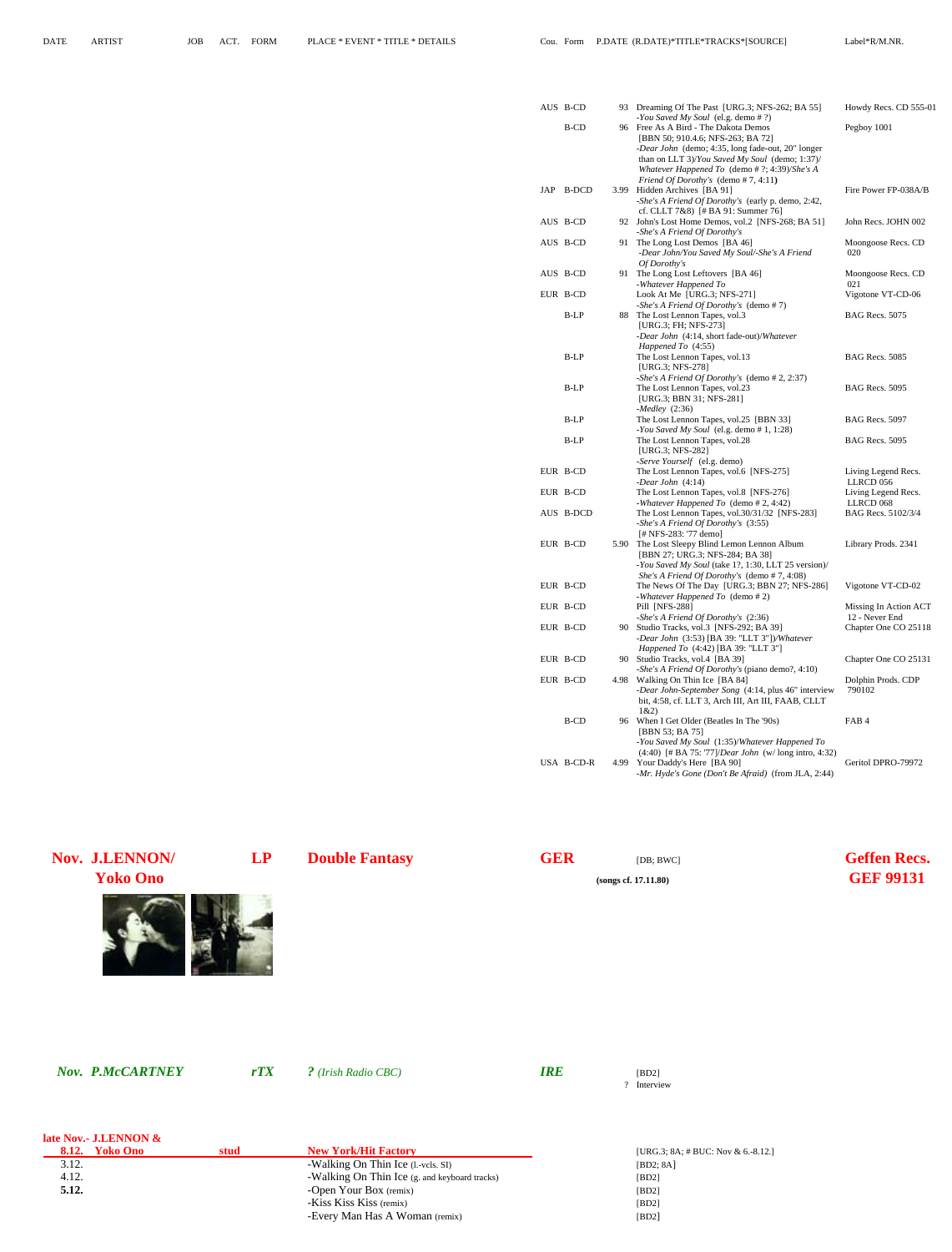| 8.12. | -Walking On Thin Ice (rough mix, $w$ count-in)<br>-Walking On Thin Ice (alt. mix)<br>-Walking On Thin Ice (single version) | 5:58 | [# 8A: 7.12]<br>[8A]      |
|-------|----------------------------------------------------------------------------------------------------------------------------|------|---------------------------|
|       | -Walking On Thin Ice (single version, w/                                                                                   |      |                           |
|       | $JL$ intro)                                                                                                                | 6:02 | [8A]                      |
|       | -Walking On Thin Ice (single version, $w/$                                                                                 |      |                           |
|       | dialogue outro $21.11.80 =$ "It Happened"                                                                                  |      |                           |
|       | intro)                                                                                                                     |      | [8A]                      |
|       | -Walking On Thin Ice (extended disco v.)                                                                                   | 7:45 |                           |
|       | -Walking On Thin Ice - For John (Re-Edit)                                                                                  | 7:17 | [BUC 344: re-edited 1986] |
|       | -Walking On Thin Ice (dig. edited promo                                                                                    |      |                           |
|       | version)                                                                                                                   | 3:12 |                           |
|       | <b>-It Happened</b> (remixed, edited version)                                                                              | 5:06 | cf.73                     |

| <b>- Walking On Thin Ice</b> (single version, W/ |      |                           |                                                                                   |                                            |
|--------------------------------------------------|------|---------------------------|-----------------------------------------------------------------------------------|--------------------------------------------|
| JL intro)                                        | 6:02 |                           | [8A]                                                                              |                                            |
| -Walking On Thin Ice (single version, w/         |      |                           |                                                                                   |                                            |
| dialogue outro $21.11.80 =$ "It Happened"        |      |                           |                                                                                   |                                            |
| intro)                                           |      |                           | [8A]                                                                              |                                            |
| -Walking On Thin Ice (extended disco v.)         | 7:45 |                           |                                                                                   |                                            |
| -Walking On Thin Ice - For John (Re-Edit)        | 7:17 |                           | [BUC 344: re-edited 1986]                                                         |                                            |
| -Walking On Thin Ice (dig. edited promo          |      |                           |                                                                                   |                                            |
| version)                                         | 3:12 |                           |                                                                                   |                                            |
|                                                  |      |                           |                                                                                   |                                            |
| -It Happened (remixed, edited version)           | 5:06 |                           | cf. 73                                                                            |                                            |
|                                                  |      | <i>original releases:</i> |                                                                                   |                                            |
|                                                  |      | <b>USA S</b>              | 6.2.81 Walking On Thin Ice/It Happened                                            | GeffenRecs.GEF49683                        |
|                                                  |      | UK S<br><b>GERS</b>       | 20.2.81 Walking On Thin Ice/It Happened                                           | GeffenRecs. K 79202<br>GeffenRecs.GEF79202 |
|                                                  |      | USA pMS                   | 2.81 Walking On Thin Ice/It Happened<br>2.81 Walking On Thin Ice/It Happened/HARD | GeffenRecs.PROA-934                        |
|                                                  |      |                           | <b>TIMES ARE OVER</b>                                                             |                                            |
|                                                  |      | <b>GERMS</b>              | 81 Walking On Thin Ice/It Happened                                                | GeffenRecs.GEF79206                        |
|                                                  |      | UK MS                     | 81 Walking On Thin Ice/It Happened                                                | GeffenRecs. K 7202M                        |
|                                                  |      | <b>USA MS</b>             | 4.86 Walking On Thin Ice - For John (Re-edit) [BUC]                               | Polydor 883-872-1                          |
|                                                  |      | $\mathbf{L}\mathbf{P}$    | (7:17)<br><b>Season Of Glass</b> [8A]                                             |                                            |
|                                                  |      |                           | -Walking On Thin Ice (w/dialogue outro)                                           |                                            |
|                                                  |      |                           | compilations/documentaries:                                                       |                                            |
|                                                  |      | USA rTX                   | 91 The Lost Lennon Tapes (show ?) [8A]                                            |                                            |
|                                                  |      |                           | -Walking On Thin Ice (alt. mix)                                                   |                                            |
|                                                  |      | USA 6CD                   | 3.3.92 ONOBOX (Kiss Kiss Kiss) [BUC]                                              | Rycodisc RCD 10227                         |
|                                                  |      |                           | -Walking On Thin Ice (6:02, w/ JL intro)                                          |                                            |
|                                                  |      | bootlegs:                 |                                                                                   |                                            |
|                                                  |      | $B-LP$                    | 91 Fullfilling The Fantasies [BBN 31; BA 47]                                      | Kornyfone Recs.                            |
|                                                  |      |                           | -Walking On Thin Ice (rough mix)                                                  | FTF-1000                                   |
|                                                  |      | USA B-5CD                 | 5.95 Journals II, vol.9: Stepping Out (1980)<br>[910.4.3; BA 68]                  | CEDREM CD-129                              |
|                                                  |      |                           | -Walking On Thin Ice (digitally edited version < c.v.                             |                                            |
|                                                  |      |                           | and $12"$ promo = instr. version, "Yoko Free Zone"                                |                                            |
|                                                  |      |                           | fake, $3:13$ )                                                                    |                                            |
|                                                  |      | $\operatorname{B-LP}$     | Once Upon A Time [# NFS-286: '75 outtake]                                         | <b>JOL 40-80</b>                           |
|                                                  |      | B-LP                      | -Walking On Thin Ice (c.v.)                                                       |                                            |
|                                                  |      |                           | This Is Not Here [DS; NFS-293]<br>-Walking On Thin Ice/It Happened cf. '73?       | BAG Recs. 5070                             |
|                                                  |      | EUR B-CD                  | 4.98 Walking On Thin Ice [BA 84]                                                  | Dolphin Prods. CDP                         |
|                                                  |      |                           | -It Happened (1:22 instr. intro plus 1:11 walk                                    | 790102                                     |
|                                                  |      |                           | noises, as "Amazing Walk")/Walking On Thin Ice                                    |                                            |
|                                                  |      |                           | (disco mix, 7:41, plus 44" int.)                                                  |                                            |

|        | $1.70$ $1.000$ $1.000$ $1.000$ $1.000$ $1.000$ $1.000$ | 20.1           |
|--------|--------------------------------------------------------|----------------|
|        | <i>-It Happened</i> (1:22 instr. intro plus 1:11 walk  | 790102         |
|        | noises, as "Amazing Walk")/ <i>Walking On Thin Ice</i> |                |
|        | (disco mix, 7:41, plus $44"$ int.)                     |                |
| $B-LP$ | Yin Yang [DS; NFS-296]                                 | BAG Recs. 5071 |
|        | - <i>Walking On Thin Ice</i> (extended disco mix)      |                |
|        |                                                        |                |

| $11.80 -$               |                                                                                                                                                                                                                                                                                                     |                                              |              |                           |                                                                    |                      |
|-------------------------|-----------------------------------------------------------------------------------------------------------------------------------------------------------------------------------------------------------------------------------------------------------------------------------------------------|----------------------------------------------|--------------|---------------------------|--------------------------------------------------------------------|----------------------|
| 2.81 G.HARRISON<br>stud | <b>Henley on Thames/F.P.S.H.O.T</b>                                                                                                                                                                                                                                                                 |                                              |              |                           | [8A; # BD2; URG.3: Nov.-16. 6.81; # FH 226: Jan.-Febr.81]          |                      |
|                         | recording sessions for "Somewhere In<br>England", $2nd$ issue                                                                                                                                                                                                                                       |                                              |              |                           |                                                                    |                      |
|                         | remixes of the following songs:<br>-Hong Kong Blues (w/ add. keyboard & vocoder                                                                                                                                                                                                                     |                                              |              |                           |                                                                    |                      |
|                         | SI over choruses)                                                                                                                                                                                                                                                                                   | 2:54                                         |              |                           | [8A]                                                               |                      |
|                         | -Writing's On The Wall (slightly remixed v.)                                                                                                                                                                                                                                                        | 3:54                                         |              |                           | [8A]                                                               |                      |
|                         | -Unconsciousness Rules (short coda)                                                                                                                                                                                                                                                                 | 3:04                                         |              |                           | [8A]                                                               |                      |
|                         | -Life Itself (remix; w/ organ SI)                                                                                                                                                                                                                                                                   | 4:24                                         |              |                           | [8A]                                                               |                      |
|                         | -Baltimore Oriole (remix; w/ add. keyboard SI                                                                                                                                                                                                                                                       |                                              |              |                           |                                                                    |                      |
|                         | and prominent b.-vcls.)                                                                                                                                                                                                                                                                             | 3:57                                         |              |                           | [8A]                                                               |                      |
|                         | -Save The World                                                                                                                                                                                                                                                                                     | 4:56                                         |              |                           | [DS]                                                               |                      |
|                         | -remix of this song beg. 11.84-                                                                                                                                                                                                                                                                     |                                              |              |                           |                                                                    |                      |
|                         | -Lay His Head (remix I, w/ prominent drums                                                                                                                                                                                                                                                          |                                              |              |                           |                                                                    |                      |
|                         | and 10" longer fade-out)                                                                                                                                                                                                                                                                            | 3:50                                         |              |                           | $[8A; # ? 2.-5.87]$                                                |                      |
|                         | new songs:<br>-All Those Years Ago (new vcls.)<br>-further work on this song 3.81-<br>-Blood From A Clone<br>-Teardrops (LP edit)<br>-Teardrops (single edit)<br>-Teardrops (promo mix; mono)<br>-That Which I Have Lost<br>-Dream Away (film version, shorter)<br>-more work to this songg 5.5.82- | 3:58<br>4:04<br>3:20<br>3:20<br>3:42<br>4:27 |              |                           | [8A]<br>$[$ # URG.3; DS: 12.80]                                    |                      |
| G cocomp                | -Time Bandits film score                                                                                                                                                                                                                                                                            |                                              |              |                           | [BUC: 1980/1981: whole film score, ca. 2 hrs., London/CTS Studios] |                      |
|                         |                                                                                                                                                                                                                                                                                                     |                                              |              | <i>original releases:</i> |                                                                    |                      |
|                         |                                                                                                                                                                                                                                                                                                     |                                              | USA S        |                           | 11.5.81 ALL THOSE YEARS AGO/                                       | Dark Horse Drc 49725 |
|                         |                                                                                                                                                                                                                                                                                                     |                                              | UK S         |                           | <b>WRITING'S ON THE WALL</b>                                       | Dark Horse K 17807   |
|                         |                                                                                                                                                                                                                                                                                                     |                                              |              |                           | 15.5.81 ALL THOSE YEARS AGO/<br><b>WRITING'S ON THE WALL</b>       |                      |
|                         |                                                                                                                                                                                                                                                                                                     |                                              | <b>GER S</b> |                           | 5.81 ALL THOSE YEARS AGO/<br><b>WRITING'S ON THE WALL</b>          | Dark Horse 17807     |

**EXAMPLE 12 STATE IN ENGLAND DARK Horse 56870 Dark Horse 56870 EXECUTE 19 FOR SAMPLE 19 FOR SAMPLE 19 FOR SAMPLE 19 FOR SAMPLE 19 FOR SAMPLE 19 FOR SAMPLE 19 FOR SAMPLE 19 FOR SAMPLE 19 FOR SAMPLE 19 FOR SAMPLE 19 FOR SAMPLE 19 FOR SAMPLE 19 FOR SAMPLE 19 FOR SAMPLE 19 FOR SAMPLE 19**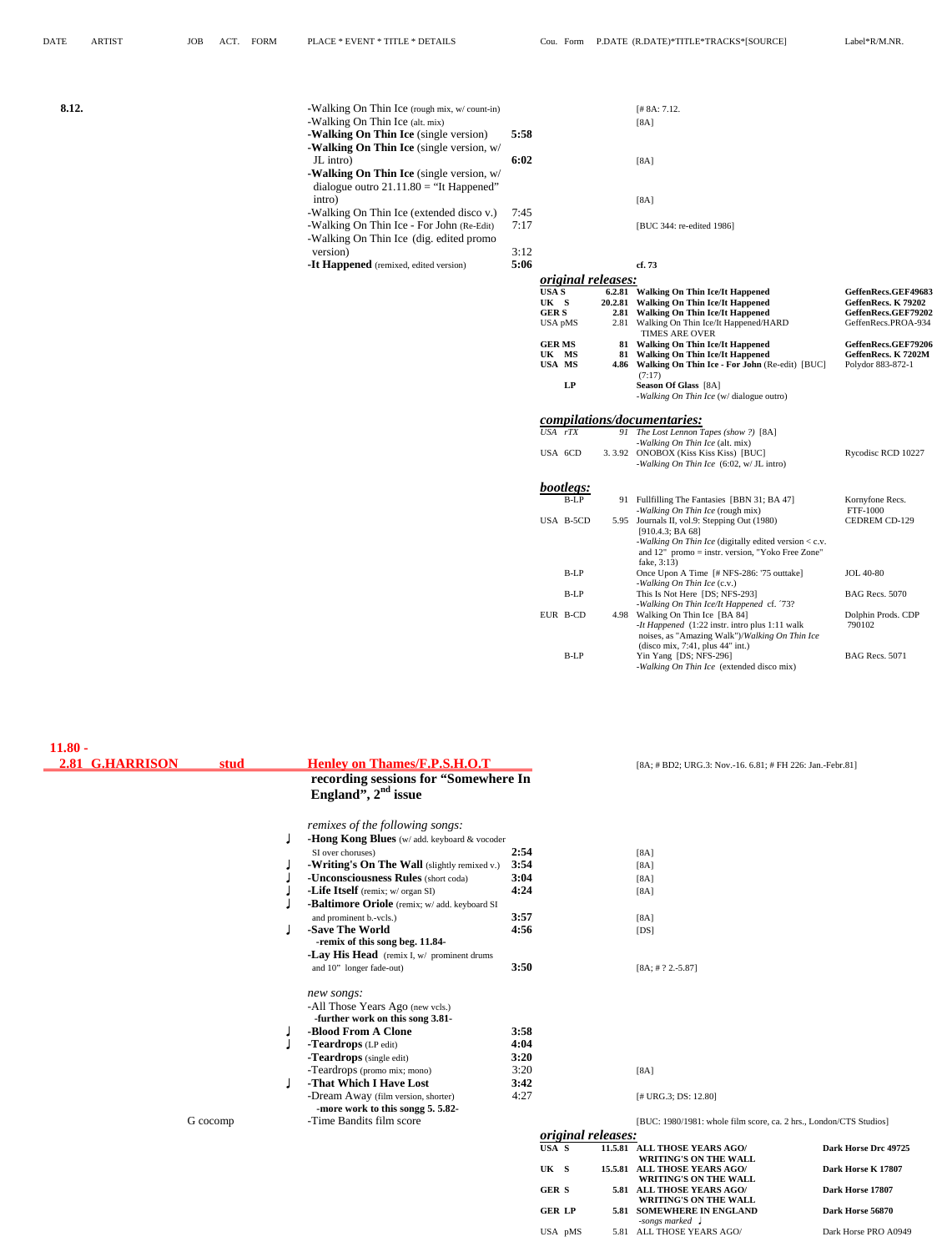|  | UK CDS                  | 22.6.88 SONGS BY GEORGE HARRISON<br>-Lay His Head (remix)                                                    |
|--|-------------------------|--------------------------------------------------------------------------------------------------------------|
|  | USA LVD                 | 21.2.95 "Time Bandits" [BUC]                                                                                 |
|  | bootlegs:               |                                                                                                              |
|  | $B-LP$                  | By George! [URG.3; DS; NFS-362]<br>-Dream Away (soundtrack version, 4:1)                                     |
|  | $\,\mathrm{AUS}\,$ B-CD | 90 Completed Rarities, vol.3 [NFS-363; B<br>-Dream Away (film version)                                       |
|  | $\operatorname{B-DLP}$  | 12.87 Ohnothimagen!<br>[URG.3; DS; IB 11; NFS-369; BA 28]<br>-Dream Away (film version, 4:24)/Time<br>(1:23) |
|  | USA B-CD-R              | 6.97 12 Arnold Grove [BBN 56; 910.6.3; B.<br>-Dream Away (film version, clean versi                          |
|  |                         |                                                                                                              |

|               |                                  | WRITING'S ON THE WALL                                                     |                         |
|---------------|----------------------------------|---------------------------------------------------------------------------|-------------------------|
| <b>USA LP</b> |                                  | <b>1.6.81 SOMEWHERE IN ENGLAND</b>                                        | Dark Horse K 3692       |
|               |                                  | -songs marked $\Box$                                                      |                         |
| UK LP         |                                  | 5.6.81 SOMEWHERE IN ENGLAND -idem-                                        | Dark Horse K 56870      |
| USA S         |                                  | 24.7.81 TEARDROPS (single version)/SAVE THE<br><b>WORLD</b>               | Dark Horse Drc 79825    |
| UK S          |                                  | 31.7.81 TEARDROPS (LP version!)/SAVE THE<br><b>WORLD</b>                  | Dark Horse K 17837      |
| <b>GER S</b>  |                                  | 7.81 TEARDROPS/SAVE THE WORLD                                             | Dark Horse 17837        |
| USA pS        |                                  | 7.81 TEARDROPS/SAVE THE WORLD                                             | Dark Horse Drc 79825    |
| UK VID        |                                  | 22.9.81 TIME BANDITS - Dream Away (film version)                          | CBS / Fox 2102          |
| USA S         |                                  | 4.11.81 ALL THOSE YEARS AGO/TEARDROPS                                     | Dark Horse 0410         |
| UK S          |                                  | 12.10.87 GOT MY MIND SET ON YOU/                                          | <b>Dark Hose Recs.</b>  |
|               |                                  | <b>LAY HIS HEAD</b>                                                       | W 8178                  |
| UK MS         |                                  | 12.10.87 GOT MY MIND SET ON YOU (extended version)/                       | <b>Dark Horse Recs.</b> |
|               |                                  | <b>GOT MY MIND SET ON YOU/LAY HIS HEAD</b>                                | <b>W8178T(P)</b>        |
| USA S         |                                  | 16.10.87 GOT MY MIND SET ON YOU/                                          | Dark Horse Recs.        |
|               |                                  | <b>LAY HIS HEAD</b>                                                       | 7-28178                 |
| <b>GER S</b>  |                                  | 10.87 GOT MY MIND SET ON YOU/                                             | <b>Dark Hose Recs.</b>  |
|               |                                  | <b>LAY HIS HEAD</b>                                                       | 928178-7                |
| <b>GER MS</b> |                                  | 10.87 GOT MY MIND SET ON YOU (extended version)/                          | <b>Dark Horse Recs.</b> |
|               |                                  | <b>GOT MY MIND SET ON YOU/LAY HIS HEAD</b>                                | 920802-0                |
| UK EP         |                                  | 22.6.88 SONGS BY GEORGE HARRISON                                          | <b>SGH 777</b>          |
|               |                                  | -Lay His Head (remix)                                                     |                         |
| UK            | $\mathbf{C}\mathbf{D}\mathbf{S}$ | 22.6.88 SONGS BY GEORGE HARRISON                                          | <b>SGHCD 777</b>        |
|               |                                  | -Lay His Head (remix)                                                     |                         |
|               | USA LVD                          | 21.2.95 "Time Bandits" [BUC]                                              | Paramount LV 2310-WS    |
|               | bootlegs:                        |                                                                           |                         |
|               | $B-LP$                           | By George! [URG.3; DS; NFS-362]<br>-Dream Away (soundtrack version, 4:17) | Handmade Recs. NSU 001  |
|               | AUS B-CD                         | 90 Completed Rarities, vol.3 [NFS-363; BA 42]                             | Polyphone PH 1318       |
|               |                                  | -Dream Away (film version)                                                |                         |
|               | <b>B-DLP</b>                     | 12.87 Ohnothimagen!                                                       | Loka Prods. WX 122      |
|               |                                  | [URG.3; DS; IB 11; NFS-369; BA 28]                                        |                         |
|               |                                  | -Dream Away (film version, 4:24)/Time Bandits                             |                         |
|               |                                  | (1:23)                                                                    |                         |
|               | USA B-CD-R                       | 6.97 12 Arnold Grove [BBN 56; 910.6.3; BA 79]                             | Pegboy PB 1007          |
|               |                                  | <i>-Dream Away</i> (film version, clean version, 5:51)                    |                         |
|               |                                  |                                                                           |                         |

*George 1980* 

*[back to top](#page-0-0) back to month index back to start page*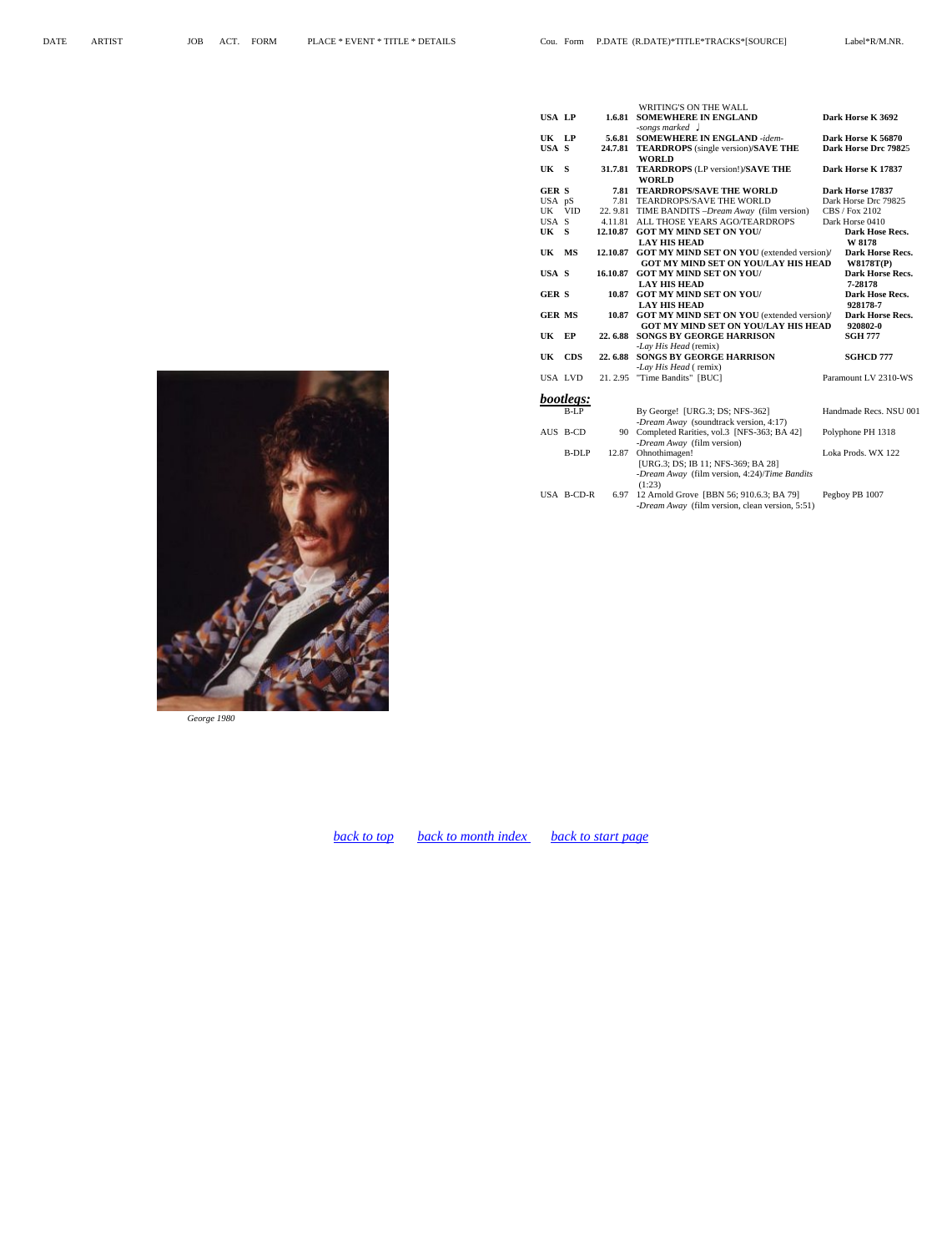## *December 1980*

| 1.12. | 1.-4.12. R.STARR             | stud         | <b>Bahamas/Compass Point Studios</b><br>(further recordings for "Can't Fight<br>Lightning" LP; w/ Harry Nilsson as producer)<br>-Drumming Is My Madness (SI session)<br>-Stop And Take The Time To Smell<br>The Roses (SI session)<br>-Stop And Take The Time To Smell<br>The Roses (alt. version I, w / orig. vcls., aka<br>"Ford Cortina" version)<br>-Back Off Boogaloo (SI session)<br>-Back Off Boogaloo (early mix I)<br>-Back Off Boogaloo (early mix II)<br>-more work on these songs 3.9.81-<br>-Can't Fight Lightning (l.-vcls.) | 3:00<br>3:28<br>3:28 | rereleases:<br>USA CD<br>bootlegs:<br>$B-LP$<br>USA/ B-CD<br><b>GER</b> |                        | $[8A; # BD2: 28.11.-5.12.]$<br>[8A: 4.12.]<br>[BD2; # 8A: not listed, cf. 11.-21.7.80]<br>STOP AND SMELL THE ROSES<br>-Stop And Take The Time To Smell The Roses (alt.<br>version I)<br>89 Can't Fight Lightning [BBN III.6; NFS-377]<br>-Stop And Take The Time To Smell The Roses<br>("Ford Cortina" version, 2:47)<br>7.96 Can't Fight Lightning<br>[BBN 52; 910.5.3; NFS-376; BA 73. 95]<br>11.99 -Stop And Take The Time To Smell The Roses<br>(alt. version w/ original vcls.; 3:00, diff. to CD bonus<br>track)/Back Off Boogaloo (early mix I; 3:28)/Back<br>Off Boogaloo (early mix II; 3:28) | Right Stuff T2-29676<br>Starlight Recs. SL 87025<br>Pegboy Recs. 1004 |
|-------|------------------------------|--------------|--------------------------------------------------------------------------------------------------------------------------------------------------------------------------------------------------------------------------------------------------------------------------------------------------------------------------------------------------------------------------------------------------------------------------------------------------------------------------------------------------------------------------------------------|----------------------|-------------------------------------------------------------------------|------------------------|--------------------------------------------------------------------------------------------------------------------------------------------------------------------------------------------------------------------------------------------------------------------------------------------------------------------------------------------------------------------------------------------------------------------------------------------------------------------------------------------------------------------------------------------------------------------------------------------------------|-----------------------------------------------------------------------|
|       | 4.12. P.McCARTNEY            | LP           | The McCartney Interview                                                                                                                                                                                                                                                                                                                                                                                                                                                                                                                    |                      | <b>USA</b>                                                              |                        | [URG.3; WCH; BD2; ds# EOB; F: 1.12.]<br>early 5.80 Interview w/ Vic Garbarini                                                                                                                                                                                                                                                                                                                                                                                                                                                                                                                          | Columbia PC-<br>36987                                                 |
|       | 4.12. P.McCARTNEY<br>& Wings | <sub>S</sub> | <b>GETTING CLOSER/GOODNIGHT</b><br><b>TONIGHT</b>                                                                                                                                                                                                                                                                                                                                                                                                                                                                                          |                      | . <i>USA</i><br>$\mathcal{L}^{\pm}$                                     | $(3.79; 1-2.79)$       | [URG.3; WCH; # EOB: 2.12.]                                                                                                                                                                                                                                                                                                                                                                                                                                                                                                                                                                             | ColumbiaHoF13-<br>33405                                               |
|       | 4.12. P.McCARTNEY<br>& Wings | <sub>S</sub> | <b>MY LOVE/MAYBE I'M AMAZED</b>                                                                                                                                                                                                                                                                                                                                                                                                                                                                                                            |                      | .USA                                                                    | $(3+10.72; 5-6.76)$    | [URG.3; WCH; # EOB: 2.12.]                                                                                                                                                                                                                                                                                                                                                                                                                                                                                                                                                                             | ColumbiaHoF13-<br>33407                                               |
|       | 4.12. P.McCARTNEY<br>& Wings | <sub>S</sub> | UNCLE ALBERT-ADMIRAL HALSEY/<br><b>JET</b>                                                                                                                                                                                                                                                                                                                                                                                                                                                                                                 | $\mathbb{Z}^2$       | . <i>USA</i>                                                            | $(1-3.71; 1.-22.9.73)$ | [URG.3; WCH; # EOB: 2.12.]                                                                                                                                                                                                                                                                                                                                                                                                                                                                                                                                                                             | ColumbiaHoF13-<br>33408                                               |
|       | 4.12. P.McCARTNEY<br>& Wings | <sub>S</sub> | <b>BAND ON THE RUN/HELEN WHEELS</b>                                                                                                                                                                                                                                                                                                                                                                                                                                                                                                        | $\mathbf{L}$ .       | . <i>USA</i>                                                            | $(1.-22.9.73)$         | [URG.3; WCH; # EOB: 2.12.]                                                                                                                                                                                                                                                                                                                                                                                                                                                                                                                                                                             | ColumbiaHoF13-<br>33409                                               |
|       | 5.12. Denny Laine            | LP           | <b>Japanese Tears</b>                                                                                                                                                                                                                                                                                                                                                                                                                                                                                                                      |                      | <b>UK</b>                                                               |                        | [URG.3; WCH; EOB]<br>6-7.74 Send Me The Heart<br>3.72 I Would Only Smile<br>11.-20.9.78 Weep For Love                                                                                                                                                                                                                                                                                                                                                                                                                                                                                                  | <b>Scratch SCRL</b><br>5001                                           |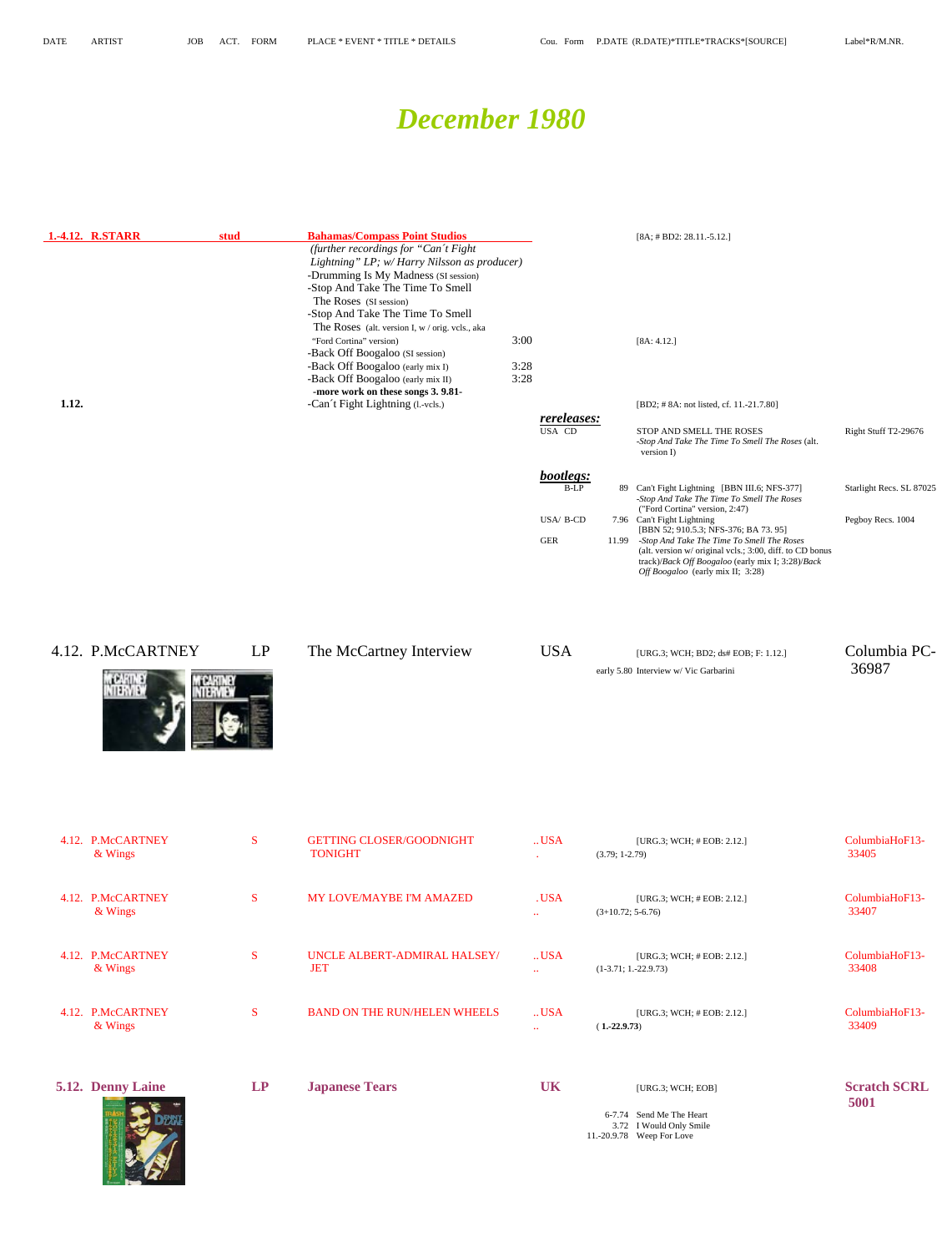|          | <b>5.12. J.LENNON</b>                                            | rTX        | ? (Japanese Radio)                                                                                                                                                                             | JAP<br>bootlegs:                                                                                                                                                           | [BA 88]<br>Happy New Year from John (0:06)<br>USA B-DCD-R 11.98 The Ultimate Beatles Christmas Collection [BA 87.88] Vigotone VT 172/173<br>-Happy New Year from John (0:06)                                                                                                                                                                                                                                                                                                                                                                                                                                                               |                                                                |
|----------|------------------------------------------------------------------|------------|------------------------------------------------------------------------------------------------------------------------------------------------------------------------------------------------|----------------------------------------------------------------------------------------------------------------------------------------------------------------------------|--------------------------------------------------------------------------------------------------------------------------------------------------------------------------------------------------------------------------------------------------------------------------------------------------------------------------------------------------------------------------------------------------------------------------------------------------------------------------------------------------------------------------------------------------------------------------------------------------------------------------------------------|----------------------------------------------------------------|
|          | 5.12. Various Artists                                            | <b>DLP</b> | The Guinness Album:<br>The Hits Of The Seventies                                                                                                                                               | <b>UK</b>                                                                                                                                                                  | [URG.3; WCH; EOB]<br>26.5-8.70 My Sweet Lord (GH)                                                                                                                                                                                                                                                                                                                                                                                                                                                                                                                                                                                          | <b>CBS</b> 10020                                               |
|          | 5.12. David Bowie                                                | LP         | The Best Of Bowie                                                                                                                                                                              | <b>UK</b>                                                                                                                                                                  | [EOB]<br>1.75 Fame                                                                                                                                                                                                                                                                                                                                                                                                                                                                                                                                                                                                                         | <b>K-tel NE 1111</b>                                           |
|          | 5.-6.12. J.LENNON/                                               | Int        | New York City/Dakota & Hit Factory<br>(w/ Jonathan Cott; for "Rolling Stone"<br>magazine)                                                                                                      | documentaries:<br>USA rTX<br>1988-                                                                                                                                         | [URG.3; BD2]<br>The Lost Lennon Tapes (passim)                                                                                                                                                                                                                                                                                                                                                                                                                                                                                                                                                                                             |                                                                |
|          | 6.-7.12. J.LENNON &<br><b>Yoko Ono</b><br>$\mathbf{\Theta}$<br>Ŧ | Int        | New York City/Hit Factory & Mr. Chow's<br><b>Restaurant</b> (for BBC 1; w/ Andy Peebles)<br>including:<br>-We Come Along On Saturday Morning<br>0:05                                           | <i>original broadcasts:</i><br>$UK$ $rTX$<br>$UK$ $rTX$<br>$UK$ $rTX$<br>compilations/documentaries:<br>$UK$ $B$<br>USA rTX<br>USA rTX<br>UK CD<br>bootlegs:<br>EEC B-CD-R | [URG.3; BD2]<br>8.12.80 "DAVE LEE TRAVIS SHOW" (BBC 1)<br>-short excerpt-<br>8.12.80 "ANDY PEEBLES LIVE FROM NEW YORK"<br>-2-minute excerpt-<br>18. 1.81 THE LENNON TAPES (5 part series)<br>6. 2.81 THE LENNON TAPES (BBC Books)<br>1988- The Lost Lennon Tapes (passim) - Interview<br>24.1.88 The Lost Lennon Tapes (preview) - We Come Along<br>On Saturday Morning<br>12.11.90 JOHN AND YOKO - THE INTERVIEW -complete<br>USA B-DCD-R 11.98 The Ultimate Beatles Christmas Collection<br>[BA 87.88]<br>-"All you need is Adrian Love" (0:09)<br>8.00 You And Me, Babe [BA 103: 6.10.]<br>(snippet about '74 Elton John concert, 3:47) | Vigotone VT 172/173<br>Stamp Out The Beatles<br>Recs. STATB 02 |
|          | 7.12. G.HARRISON                                                 | stud       | Henley-on-Thames/F.P.S.H.O.T<br>-Dream Away<br>-more work on this song 1.-2.81-                                                                                                                |                                                                                                                                                                            | [BD2]                                                                                                                                                                                                                                                                                                                                                                                                                                                                                                                                                                                                                                      |                                                                |
| $7.12 -$ | early '82 P.McCARTNEY                                            |            | <i>(several studio locations)</i><br>"Tug Of War"/"Pipes Of Peace"<br>recording sessions                                                                                                       |                                                                                                                                                                            | [# BD2: starting 28.11.]                                                                                                                                                                                                                                                                                                                                                                                                                                                                                                                                                                                                                   |                                                                |
|          | 7.12. P.McCARTNEY                                                | stud       | <b>London/AIR Studios</b><br>-Ballroom Dancing (clarinet glissando SI)<br>-more work on this song 14.12.80-<br>-Keep Under Cover<br>-more work on this song 8.12.80-<br>-All The Love Is There |                                                                                                                                                                            | [8A]                                                                                                                                                                                                                                                                                                                                                                                                                                                                                                                                                                                                                                       |                                                                |

**-more work on this song 17. 3.81-**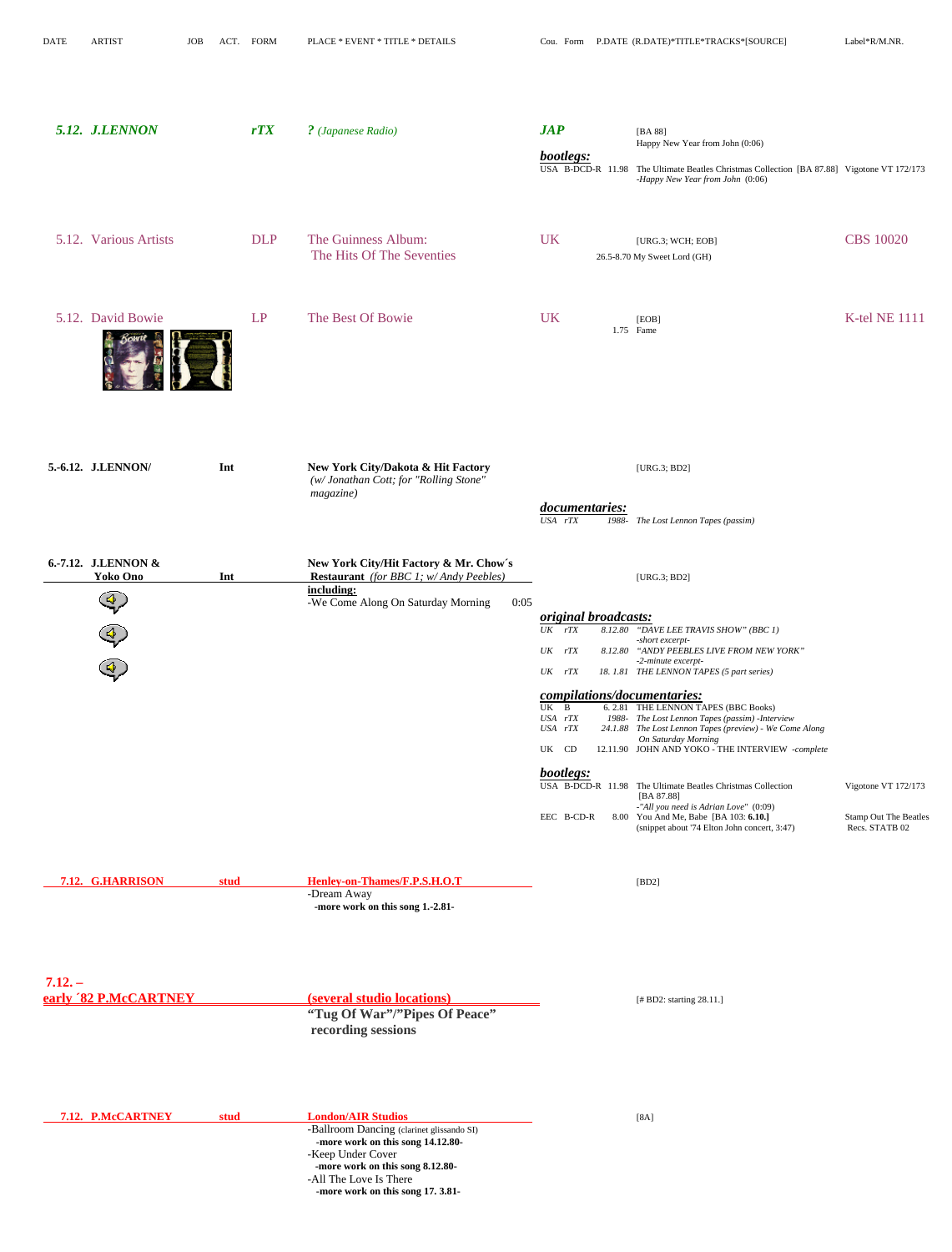| 8.12. P.McCARTNEY            | stud | <b>London/AIR Studios</b><br>-Ode To A Koala Bear                      |                                 | [8A]                                                                                                       |                     |
|------------------------------|------|------------------------------------------------------------------------|---------------------------------|------------------------------------------------------------------------------------------------------------|---------------------|
|                              |      | -more work on this song 6-7.81-                                        |                                 |                                                                                                            |                     |
|                              |      | -Rainclouds<br>-more work on this song 9.12.80-                        |                                 |                                                                                                            |                     |
|                              |      | -Keep Under Cover                                                      |                                 |                                                                                                            |                     |
|                              |      | -more work on this song ca. 11. 2.81-                                  |                                 |                                                                                                            |                     |
|                              |      |                                                                        |                                 |                                                                                                            |                     |
|                              |      |                                                                        |                                 |                                                                                                            |                     |
|                              |      |                                                                        |                                 |                                                                                                            |                     |
| 8.12. J.LENNON &             | rTX  | "Dave Lee Travis Show" (BBC 1)                                         | $U\mathbf{K}$                   | [BD2]                                                                                                      |                     |
| <b>Yoko Ono</b>              |      |                                                                        |                                 | 6.-7.12.80 Interview w/ Andy Peebles (short excerpt, incl.                                                 |                     |
|                              |      |                                                                        |                                 | short Xmas message to BBC 1)                                                                               |                     |
|                              |      |                                                                        |                                 |                                                                                                            |                     |
|                              |      |                                                                        |                                 |                                                                                                            |                     |
| 8.12. J.LENNON &             | rTX  |                                                                        | $\boldsymbol{U} \boldsymbol{K}$ |                                                                                                            |                     |
|                              |      | "Andy Peebles Live From New York"                                      |                                 | [BD2]                                                                                                      |                     |
| <b>Yoko Ono</b>              |      | (BBC1)                                                                 |                                 | 6.-7.12.80 Interview w/ Andy Peebles (2-minute excerpt)                                                    |                     |
|                              |      |                                                                        |                                 |                                                                                                            |                     |
|                              |      |                                                                        |                                 |                                                                                                            |                     |
| 8.12. J.LENNON &<br>Yoko Ono | Int  | <b>New York City/Dakota</b><br>("RKO-Interview"; w/Dave Sholin; Laurie |                                 | [URG.3; BD2]                                                                                               |                     |
|                              |      | Kaye; Ron Hummel; Bert Keane)<br>90min.                                |                                 |                                                                                                            |                     |
|                              |      |                                                                        | BRA S                           | compilations/documentaries:<br>81 A ULTIMA ENTREVISTA DE JOHN LENNON                                       | Somtres e Gradiente |
|                              |      |                                                                        | USA DLP                         | [BM 1/99]<br>4.84 REFLECTIONS AND POETRY -part-                                                            | Silhouette SM 10014 |
|                              |      |                                                                        | UK LP                           | 11.7.89 THE LAST WORD -longer excerpts-                                                                    |                     |
|                              |      |                                                                        | UK CD<br>CD<br>UK               | 11.7.89 THE LAST WORD (p.d.) -longer excerpts-<br>14.12.90 TESTIMONY -almost complete-                     |                     |
|                              |      |                                                                        |                                 | [# BA 40: Bob Miles Int.]                                                                                  |                     |
|                              |      |                                                                        | bootlegs:<br>B-LP               | A Hard Road [NFS-264]                                                                                      | Moriphon L 05972    |
|                              |      |                                                                        | $B-10"$<br>UK                   | [# NFS-264: "48 hours before death, BBC] cf. 6.12.<br>11.95 Interview 80 (shape disc, white vinyl) [BA 70] | $\rm JL$ 1 $\rm S$  |
|                              |      |                                                                        | UK B-S                          | 92 Interview 80 [BA 70]                                                                                    | $JL-7P$             |
|                              |      |                                                                        |                                 | (16min. longer than JL 1 S)                                                                                |                     |
|                              |      |                                                                        |                                 |                                                                                                            |                     |
|                              |      |                                                                        |                                 |                                                                                                            |                     |
|                              |      |                                                                        |                                 |                                                                                                            |                     |
|                              |      |                                                                        |                                 |                                                                                                            |                     |
| 8.12. J.LENNON &<br>Yoko Ono | Int  | <b>New York City/Dakota</b><br>$(w/Bob$ Miles)<br>96min.               |                                 | [BA $40$ ]                                                                                                 |                     |
|                              |      |                                                                        |                                 | compilations/documentaries:                                                                                |                     |
|                              |      |                                                                        | UK CD                           | 14.12.90 TESTIMONY -almost complete (75min.)                                                               |                     |
|                              |      |                                                                        |                                 |                                                                                                            |                     |
| 9.12. P.McCARTNEY            | stud | <b>London/AIR Studios</b>                                              |                                 | [URG.3; BD2; 8A]                                                                                           |                     |
|                              |      | -Rainclouds (short SI piece only)                                      |                                 |                                                                                                            |                     |
|                              |      | -more work on this song 6-7.81-                                        |                                 |                                                                                                            |                     |
|                              |      |                                                                        |                                 |                                                                                                            |                     |
| 9.12. P.McCARTNEY            | Int  | London (Press conference about JL's                                    |                                 |                                                                                                            |                     |
|                              |      | death)                                                                 | bootlegs:                       |                                                                                                            |                     |
|                              |      |                                                                        | GER B-5CD                       | 96 Inside Interviews, CD1 (In My Life: JL & PM)                                                            | Laser Light 15981   |
|                              |      |                                                                        |                                 | [BA 74]<br>(0:30)                                                                                          |                     |
|                              |      |                                                                        |                                 |                                                                                                            |                     |
| 14.12. P.McCARTNEY           | stud | <b>London/AIR Studios</b>                                              |                                 | [8A]                                                                                                       |                     |
|                              |      | -Ebony And Ivory<br>-more work on this song 27. 2.81-                  |                                 |                                                                                                            |                     |
|                              |      | -Ballroom Dancing<br>-more work on this song 17. 3.81-                 |                                 |                                                                                                            |                     |
|                              |      |                                                                        |                                 |                                                                                                            |                     |
|                              |      |                                                                        |                                 |                                                                                                            |                     |
| 16.12. P.McCARTNEY           | stud | <b>London/AIR Studios</b>                                              |                                 | [8A]                                                                                                       |                     |
|                              |      | -Tug Of War (initial recording)<br>-more work on this song 18.12.80-   |                                 |                                                                                                            |                     |
|                              |      |                                                                        |                                 |                                                                                                            |                     |
| 18.12. P.McCARTNEY           | stud | <b>London/AIR Studios</b>                                              |                                 | [8A]                                                                                                       |                     |
|                              |      | -Tug Of War                                                            |                                 |                                                                                                            |                     |
|                              |      | -more work on this song 12. 3.81-<br>-birthday song for Linda's Father |                                 |                                                                                                            |                     |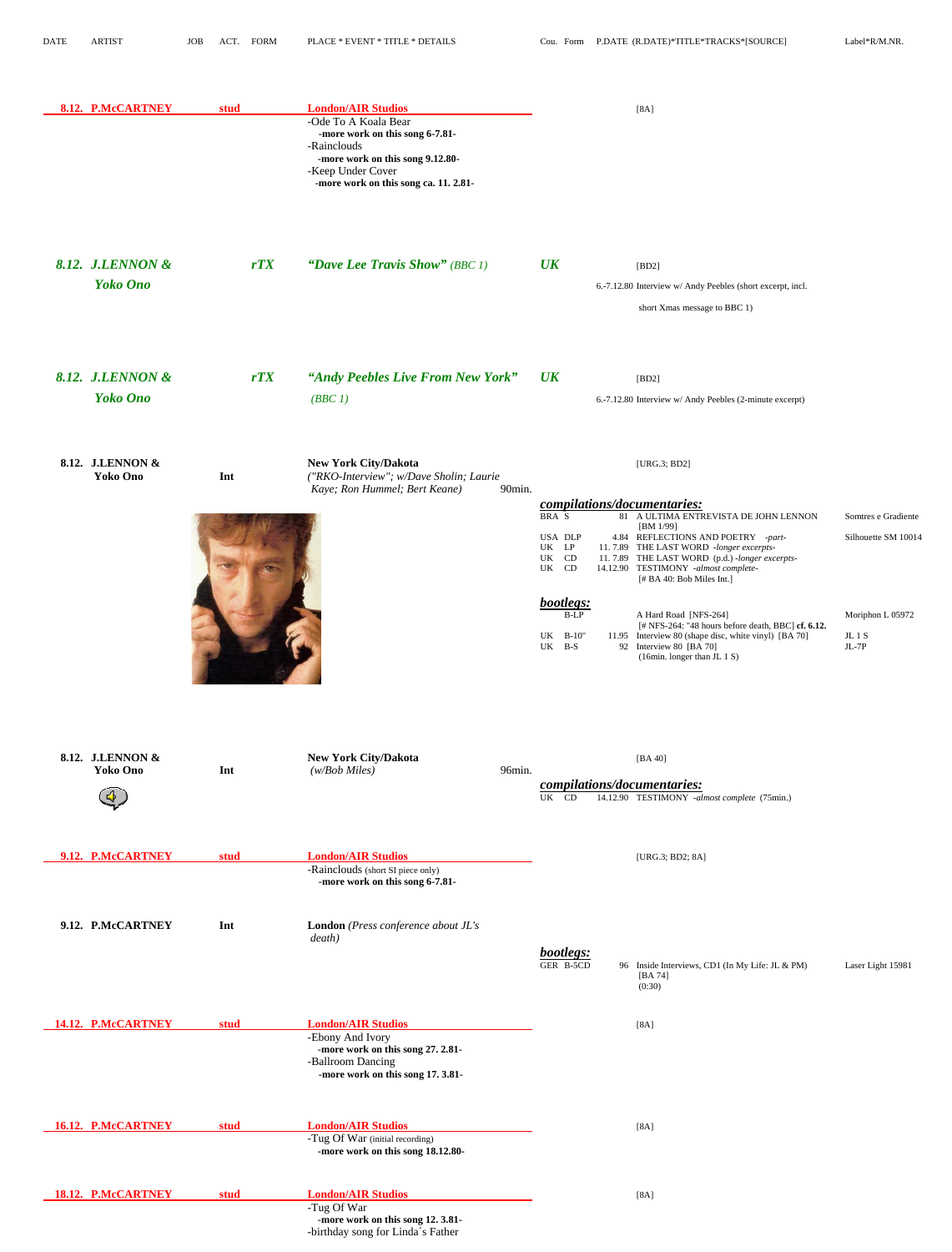| <b>19.12. R.STARR</b> | stud |      | <b>Los Angeles/Cherokee Recording Studios</b><br>(further sessions w/ Stephen Stills as producer)<br>-Red And Black Blues (rough mix)<br>-You've Got A Nice Way (SI work) |      |                        |                           | [8A]                                                                                                                                                        |                                               |
|-----------------------|------|------|---------------------------------------------------------------------------------------------------------------------------------------------------------------------------|------|------------------------|---------------------------|-------------------------------------------------------------------------------------------------------------------------------------------------------------|-----------------------------------------------|
|                       |      |      | -You've Got A Nice Way                                                                                                                                                    | 3:34 |                        | original releases:        |                                                                                                                                                             |                                               |
|                       |      |      |                                                                                                                                                                           |      | <b>USA LP</b>          |                           | 27.10.81 STOP AND SMELL THE ROSES<br>-You've Got A Nice Way                                                                                                 | Boardwalk NB 1-33246                          |
|                       |      |      |                                                                                                                                                                           |      | UK LP<br><b>GER LP</b> |                           | 20.11.81 STOP AND SMELL THE ROSES -idem-<br>11.81 STOP AND SMELL THE ROSES -idem-                                                                           | RCA RCALP 6022<br><b>Boardwalk 260-16-015</b> |
|                       |      |      |                                                                                                                                                                           |      | rereleases:<br>USA CD  |                           | STOP AND SMELL THE ROSES<br>-Red And Black Blues                                                                                                            | Right Stuff T2-29676                          |
|                       |      |      |                                                                                                                                                                           |      | bootlegs:<br>$B-LP$    |                           | 89 Can't Fight Lightning [BBN III.6; NFS-377]<br>-You've Got A Nice Way (c.v., 3:36)                                                                        | Starlight Recs. SL 87025                      |
| 22.12. R.STARR        | stud |      | <b>Los Angeles/Cherokee Recording Studios</b><br>-Wake Up (add. work)<br>-more work on these songs 12. 1.81-                                                              |      |                        |                           | [8A]                                                                                                                                                        |                                               |
| 26.12. P.McCARTNEY    |      | F    | "Rock Show"                                                                                                                                                               |      |                        |                           | [URG.3]<br>10.6.76 Seattle Concert                                                                                                                          |                                               |
| Dec. P.McCARTNEY      |      |      |                                                                                                                                                                           |      |                        |                           |                                                                                                                                                             |                                               |
|                       | stud |      | <b>Reading, Hastings, Eastbourne</b><br>-Wanderlust<br>-more work on this song 30. 3.81-<br>-Take It Away (early version)<br>-more work on this song 16.-18. 2.81-        |      |                        |                           | [8A]                                                                                                                                                        |                                               |
| Dec. P.McCARTNEY      |      | pDLP | The McCartney Interview                                                                                                                                                   |      | <b>USA</b>             |                           | [# URG.3: May 80]<br>early 5.80 Interview w/ Vic Garbarini (one record                                                                                      | Columbia<br>A2S-821/3                         |
|                       |      |      |                                                                                                                                                                           |      |                        |                           | w/ questions, one record w/ answers only)                                                                                                                   |                                               |
| Dec. G.HARRISON       |      | pLP  | Somewhere In England                                                                                                                                                      |      | <b>UK</b>              |                           | 18.8. Hong Kong Blues                                                                                                                                       | DH K 56870                                    |
|                       |      |      |                                                                                                                                                                           |      |                        |                           | 23.9.80 Writing's On The Wall<br>Flying Hour                                                                                                                |                                               |
|                       |      |      |                                                                                                                                                                           |      |                        | 18.8.-23-9-80 Life Itself | 4.80 Lay His Head<br>18.8.-23.9.80 Unconsciousness Rules<br>3.80 Sat Singing<br>4.80 Tears Of The World<br>18.8. Baltimore Oriole<br>23.9.80 Save The World |                                               |
| 1980 G.HARRISON       | demo |      | Henley On Thames/F.P.S.H.O.T.                                                                                                                                             |      |                        |                           | [BBN 27]                                                                                                                                                    |                                               |
|                       |      |      | -Sooty Goes To Hawaii<br>-Theme For "BRAZIL"<br>-Mexican Folk Song<br>-Shelter Of Your Love (w/ Alvin Lee)<br>-All Those Years Ago (before 8.12.)                         |      |                        |                           | [URG.3; NFS-399]<br>[# NFS-400: '85]<br>[# NFS-400: '85]<br>[# NFS-400: '85]<br>[NFS-399]                                                                   |                                               |
| 1980 J.LENNON         |      | S    | <b>The David Peel Interview</b><br>(picture disc)                                                                                                                         |      | <b>USA</b>             |                           | [URG.3]<br>12. 6.72 Interview JL about David Peel (exerpt)<br>[#910.4.4 mid '72 Int. w/ Ron Skoler]                                                         | <b>Orange OR-</b><br><b>70078PD</b>           |
| 1980 Various Artists  |      | LP   | The History Of Syracuse Music,<br>vols. X/XI                                                                                                                              |      | <b>USA</b>             |                           | [URG.3]<br>8.10.71 Syracuse press conference JL & Yoko Ono<br>(excerpts)                                                                                    | <b>ECEIP 1019-</b><br>1022                    |